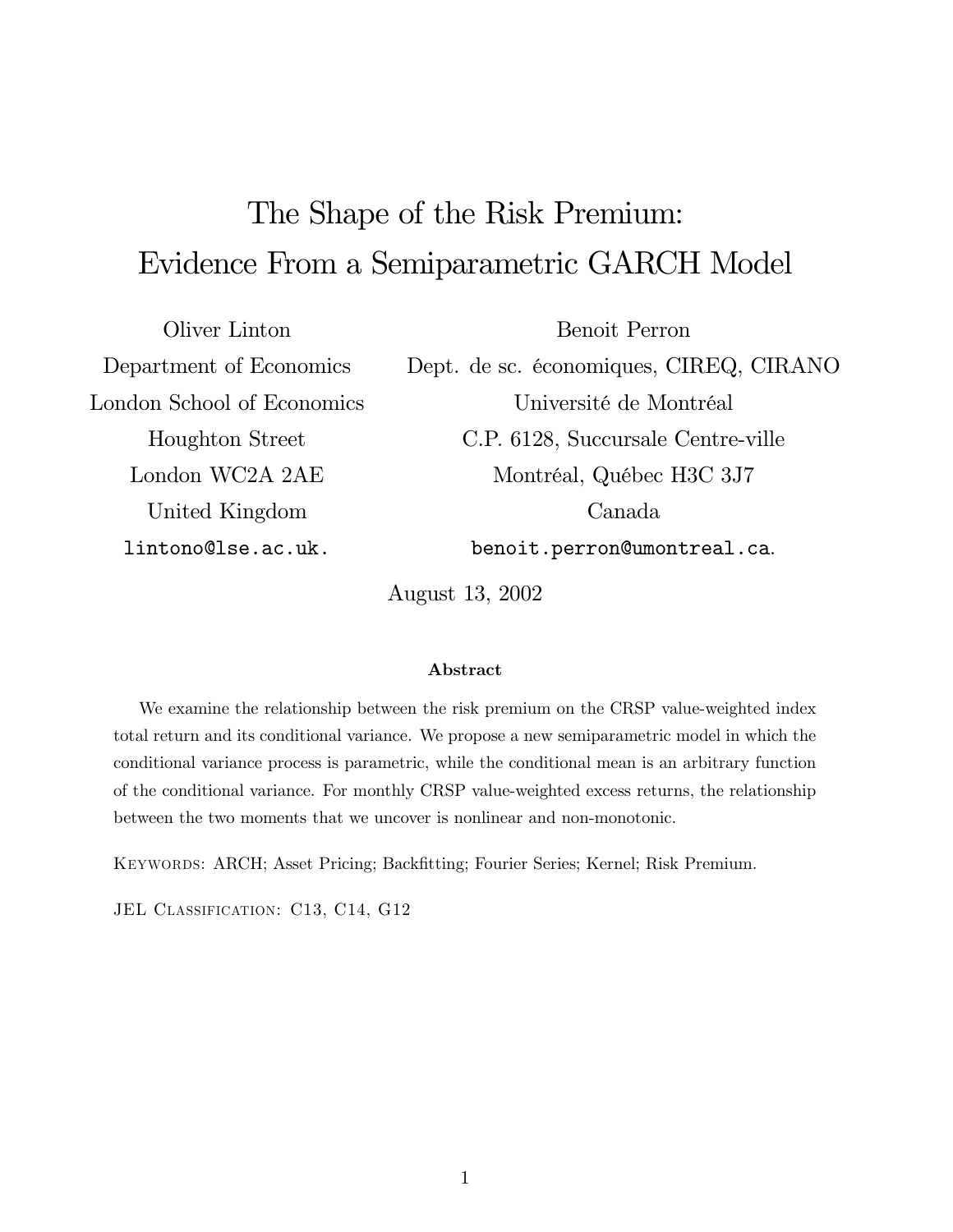### 1. INTRODUCTION

Modern asset pricing theories such as Abel (1987, 1999), Cox, Ingersoll, and Ross (1985), Merton (1973), and Gennotte and Marsh (1993) imply restrictions on the time series properties of expected returns and conditional variances of market aggregates. These restrictions are generally quite complicated, depending on utility functions as well as on the driving process of the stochastic components of the model. However, in an influential paper Merton (1973) obtained very simple restrictions albeit under somewhat drastic assumptions; he showed in the context of a continuous time partial equilibrium model that

$$
\mu_t = E[(r_{mt} - r_{ft})|\mathcal{F}_{t-1}] = \gamma \text{var}[(r_{mt} - r_{ft})|\mathcal{F}_{t-1}] = \gamma \sigma_t^2,
$$
\n(1)

where  $r_{mt}$ ,  $r_{ft}$  are the returns on the market portfolio and risk-free asset respectively, while  $\mathcal{F}_{t-1}$  is the market wide information available at time  $t-1$ . The constant  $\gamma$  is the Arrow-Pratt measure of relative risk aversion.

The simplicity of the above restrictions and their apparent congruence with the original CAPM restrictions (see Sharpe 1964 and Lintner 1965) has motivated a large number of empirical studies that test some variant of this restriction. A convenient statistical framework for examining the relationship between the quantities  $\mu_t$  and  $\sigma_t^2$  in discrete financial time series is the ARCH class of models, see the survey papers of Bollerslev, Chou, and Kroner (1992) and Bollerslev, Engle, and Nelson (1994) for references. Engle, Lilien, and Robins (1987) examined the relationship between government bonds of different maturities using the ARCH–M model in which the errors follow an ARCH(p) process and  $\mu_t = \mu(\sigma_t^2)$  for some parametric function  $\mu(\cdot)$ . They examined  $\mu_t = \gamma_0 + \gamma_1 \sigma_t$ and  $\mu_t = \gamma_0 + \gamma_1 \ln(\sigma_t^2)$ , finding that the latter specification provided the better fit. French, Schwert, and Stambaugh (1987) and Nelson (1991) also examine this relationship using GARCH models.

Gennotte and Marsh (1993) argue that the linear relationship (1) should be regarded as a very special case. They construct a general equilibrium model of asset returns and derive the equilibrium relationship

$$
\mu_t = \gamma \sigma_t^2 + g(\sigma_t^2),\tag{2}
$$

where the form of  $g(\cdot)$  depends on preferences and on the parameters of the distribution of asset returns. If the representative agent has logarithmic utility, then  $g(\cdot) \equiv 0$  and the simple restrictions of Merton pertain. In addition, Backus, Gregory, and Zin (1989) and Backus and Gregory (1993) provide simulation evidence that  $g(\cdot)$ , and hence  $\mu(\cdot)$ , could be of arbitrary functional form in general equilibrium. White law (2000) develops these empirical findings into an equilibrium asset-pricing model with regime changes in which the relation is linear within each regime but overall nonlinear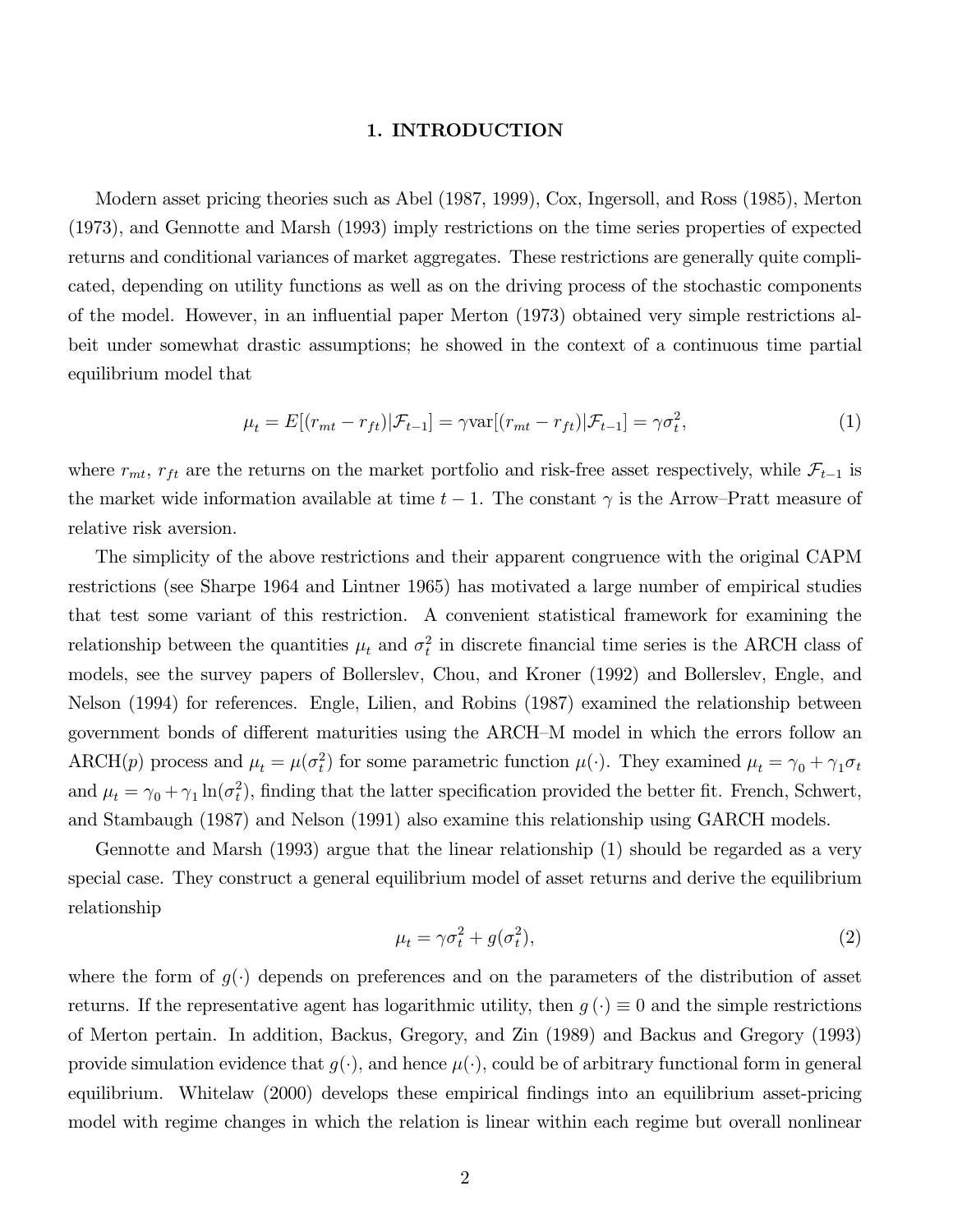due to the presence of the two distinct regimes. Veronesi (2001) also develops a model in which investors receive noisy signals in which the shape of the relation between the risk premium and the conditional variance is ambiguous and depends on investor uncertainty.

Pagan and Hong (1990) argue that the risk premium  $\mu_t$  and the conditional variance  $\sigma_t^2$  are highly nonlinear functions of the past whose form is not captured by standard parametric GARCH-M models. They estimate  $\mu_t$  and  $\sigma_t^2$  nonparametrically finding evidence of considerable nonlinearity. They then estimated  $\delta$  from the regression

$$
r_{mt} - r_{ft} = \beta' x_t + \delta \sigma_t^2 + \eta_t,\tag{3}
$$

by least squares and instrumental variables methods with  $\sigma_t^2$  substituted by the nonparametric estimate, finding a negative but insignificant  $\delta$ . Perron (in press) analyses this approach using weak instrument asymptotics and finds similar results.

There are a number of drawbacks with their approach. Firstly, the conditional moments are calculated using a restricted conditioning set - the information set used in defining  $\mu_t, \sigma_t^2$  contained only a finite number of lags, i.e.,  $\mathcal{F}_{t-1} = \{y_{t-1}, \ldots, y_{t-p}\}\)$  for some fixed p and data series  $y_t =$  $r_{mt} - r_{ft}$ . This greatly restricts the dynamics for the variance process. In particular, if the conditional variance is highly persistent, the non-parametric estimator of the conditional variance provides a poor approximation as confirmed by the simulation evidence reported in Perron (1998). Secondly, linearity of the relationship between  $\mu_t$  and  $\sigma_t^2$  is imposed, and this seems to be somewhat restrictive in view of earlier findings.

In this paper, we investigate the relationship between the risk premium and the conditional variance of excess returns on the CRSP value-weighted index. We consider a semiparametric specification that differs from previous treatments. In particular, we choose a parametric form for the variance dynamics (in our case EGARCH), while allowing the mean to be an unknown function of  $\sigma_t^2$ . This model takes account of the high level of persistence and leverage effect found in stock index return volatility, while at the same time allowing for an arbitrary functional form to describe the relationship between risk and return at the market level. We develop two estimation methods for this model: a Fourier series method and a method based on kernels. The kernel method is based on iterative one-dimensional smoothing and is similar in this respect to the backfitting method for estimating additive nonparametric regression, see Hastie and Tibshirani (1990). We also suggest a bootstrap algorithm for obtaining confidence intervals. Using these methods, we find evidence of a nonlinear and non-monotonic relationship between the risk premium and the conditional variance.

Other work applying nonparametric methods to this problem can be found in Boudoukh, Richardson, and Whitelaw (1997) and Harvey (2002). Our work differs from these in the parametric specification we choose for the conditional variance. This allows for the joint estimation of the two elements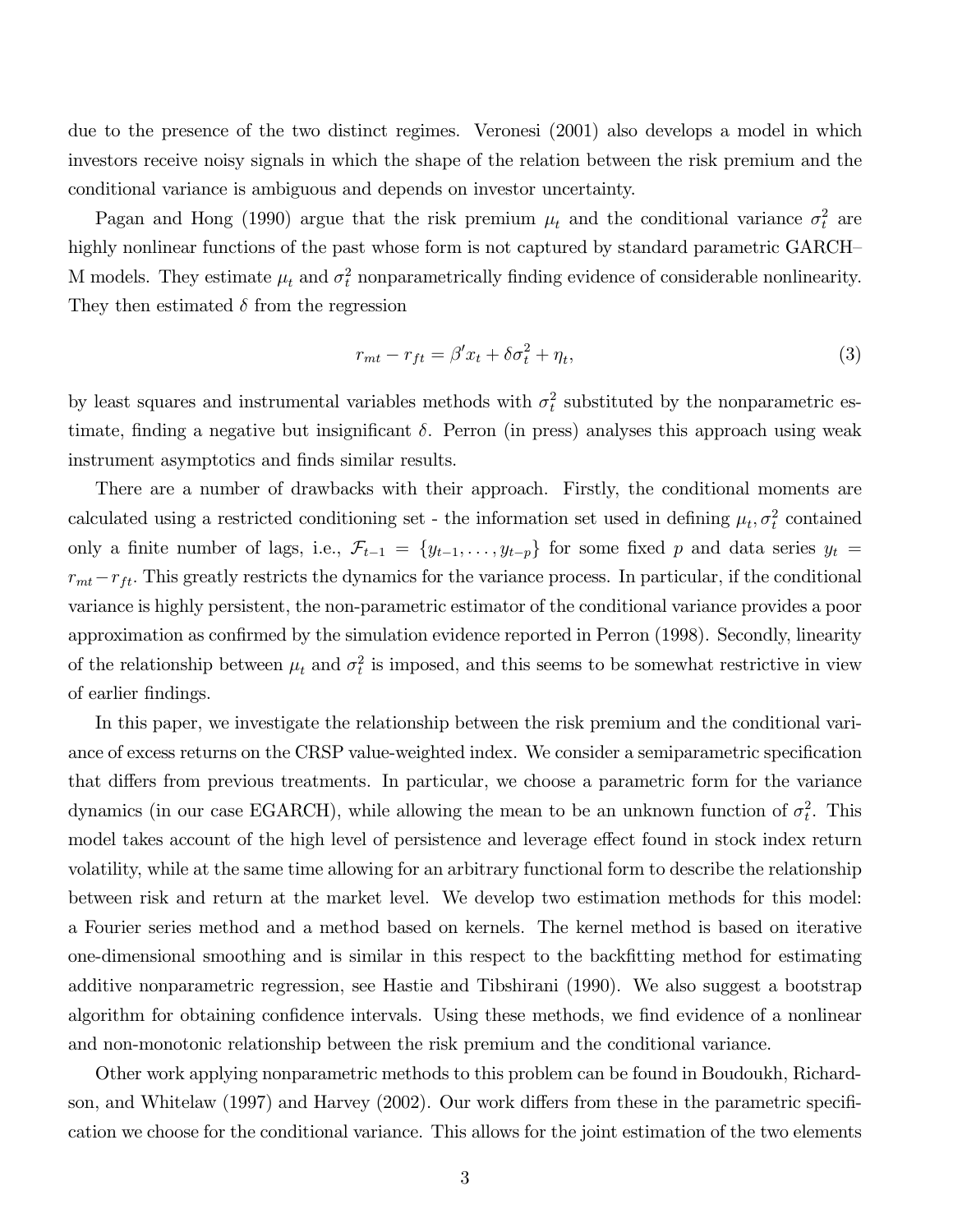of interest as will be described below.

In the next section we discuss the specification of our model, while in Sections 3 and 4 we describe how to obtain point and interval estimates respectively. In Section 5, we present our empirical results and the results of a small simulation experiment, while section 6 concludes.

### 2. A SEMIPARAMETRIC-MEAN EGARCH MODEL

We suppose that the excess returns  $y_t$  are generated as follows

$$
y_t = \mu(\sigma_t^2) + \varepsilon_t \sigma_t, \ t = 1, 2, \dots, T,
$$
\n<sup>(4)</sup>

where  $\varepsilon_t$  is a martingale difference sequence with unit (conditional) variance, while  $\mu(\cdot)$  is a smooth function, but of unknown functional form. The restriction that  $E[y_t|\mathcal{F}_{t-1}]$ , where  $\mathcal{F}_{t-1} = \{y_{t-j}\}_{j=1}^{\infty}$ , only depends on the past through  $\sigma_t^2$  is quite severe but is a consequence of asset pricing models such as for example Backus and Gregory (1993) and Gennotte and Marsh (1993). In any case, it is possible to generalize this formulation in a number of directions. It is straightforward to incorporate fixed explanatory variables, lagged  $\sigma_t^2$ , or lagged  $y_t$  either as linear regressors or inside the unknown function  $\mu(\cdot)$ . More complicated dynamics for  $\varepsilon_t$ , such as an ARMA $(p, q)$  model, and a multivariate extension can also be accommodated.

We propose using a parametric function for the conditional variance so as to allow for rich dynamics in the volatility. To be specific we shall consider the Exponential GARCH model introduced by Nelson  $(1991)$ :

$$
h_t \equiv \log(\sigma_t^2) = a + \sum_{j=1}^p b_j \log(\sigma_{t-j}^2) + \sum_{k=1}^q c_k \left[ |\varepsilon_{t-k}| - E | \varepsilon_{t-k} | + d\varepsilon_{t-k} \right]. \tag{5}
$$

The presence of the lagged dependent variables  $h_{t-j}$  allows very rich dynamics for the variance process itself which cannot yet be achieved by nonparametric methods. The above model also allows both the sign and the level of  $\varepsilon_{t-k}$  to affect  $\sigma_t^2$  – good news and bad news can have different effects on volatility, hence allowing the possibility of the so-called leverage effect in stock returns. The parameter d controls the relative importance of the symmetric versus asymmetric effects. Evidence of such a leverage effect in returns on stock indices is widespread in the literature and can be found in Nelson (1991) for daily data and in Braun, Nelson, and Sunier (1991) for monthly data.

A number of authors, e.g., Nelson (1991), have found that standardized residuals from estimated GARCH models are leptokurtic relative to the normal, see also Engle and Gonzalez–Rivera (1991). We therefore assume that  $\varepsilon_t$  has a distribution within the exponential power family

$$
f(\varepsilon) = \frac{\nu \exp\left(-\frac{1}{2}|\varepsilon/\lambda|^{\nu}\right)}{\lambda 2^{(1+1/\nu)}\Gamma(1/\nu)}; \ \lambda = \left[2^{(-2/\nu)}\Gamma(1/\nu)/\Gamma(3/\nu)\right]^{1/2},\tag{6}
$$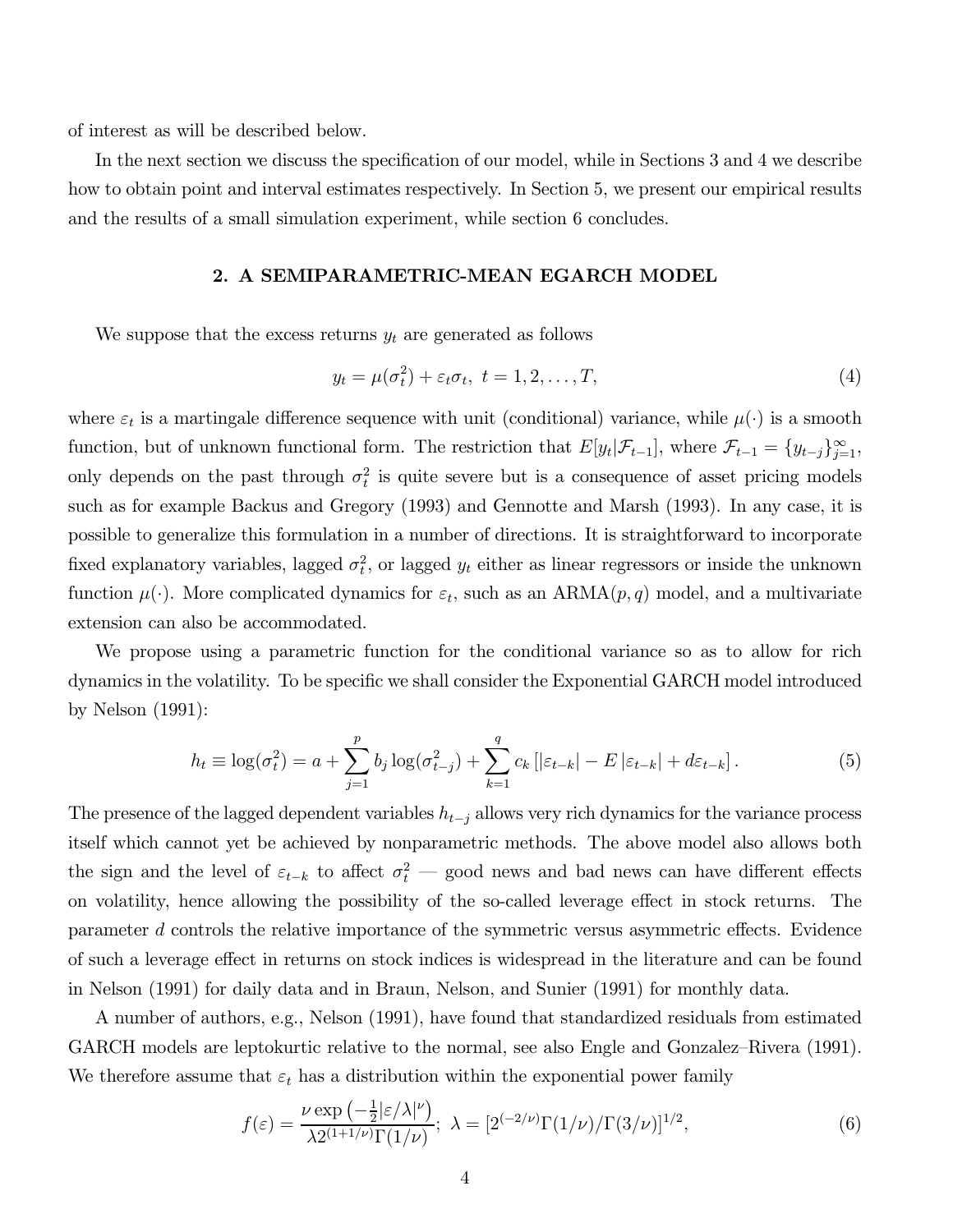where  $\Gamma$  is the gamma function. The GED family of errors includes the normal  $(\nu = 2)$ , uniform  $(\nu = \infty)$  and Laplace  $(\nu = 1)$  as special cases. The distribution is symmetric about zero for all  $\nu$ , and has finite second moments for  $\nu > 1$ . With this density, we obtain that  $E|\varepsilon_t| =$  $(\lambda 2^{1/\nu} \Gamma (2/\nu)) / \Gamma (1/\nu)$  (Hamilton 1994, p. 669).

We assume that the parameter values satisfy the requirements for stationarity given in Nelson  $(1991)$ . Carrasco and Chen  $(2002)$  establish a general result about the dependence properties of a general class of volatility models, which suggests that the process  $y_t$  is  $\beta$ -mixing under some conditions.

Newey and Steigerwald (1997) have recently shown that quasi-likelihood estimators in GARCH models based on distributions other than the normal are generally inconsistent. Therefore, we also investigate our  $EGARCH(p,q)$  specification for the variance combined with a normal error distribution.

The main difference between our model and previous treatments is that we do not restrict the functional form of  $\mu(\cdot)$  a priori. This has a number of implications both for estimation and testing. In particular, a simple consistent estimator of  $\mu(\cdot)$  is difficult to obtain and would appear to depend on first obtaining consistent estimates of the parameters of the variance process. On the other hand, to estimate these parameters we need to have a good estimate of  $\mu(\cdot)$ . In the next section we propose a solution to this problem.

### 3. ESTIMATION

### 3.1 Parametric Estimation

Estimation of the unknown parameters by maximum likelihood when  $\mu(\cdot)$  is known apart from a finite number of parameters, say  $\tau$ , is considered in Engle, Lilien, and Robins (1987) and Nelson (1991). In this case, let  $\theta = (\phi, \tau)$ , where  $\phi = (a, b_1, \ldots, b_p, c_1, \ldots, c_q, d, \nu)'$ , while  $\tau$  are the vector of unknown mean parameters. Then  $\varepsilon_t(\theta)$  and  $h_t(\theta)$  can be built up recursively given initial conditions, and the conditional log-likelihood function is

$$
\ell_T(\theta) = \sum_{t=1}^T \ell_t(\theta) = \sum_{t=1}^T \log f(\varepsilon_t(\theta); \nu) - \frac{1}{2} \sum_{t=1}^T h_t(\theta), \tag{7}
$$

The likelihood function can be maximized with respect to  $\phi$  and  $\tau$  using the BHHH algorithm, viz.

$$
\theta^{[i+1]} = \theta^{[i]} - \lambda^{[i]} \left[ \sum_{t=1}^{T} \dot{\ell}_{t\theta} \dot{\ell}'_{t\theta} \right]^{-1} \sum_{t=1}^{T} \dot{\ell}_{t\theta}, \tag{8}
$$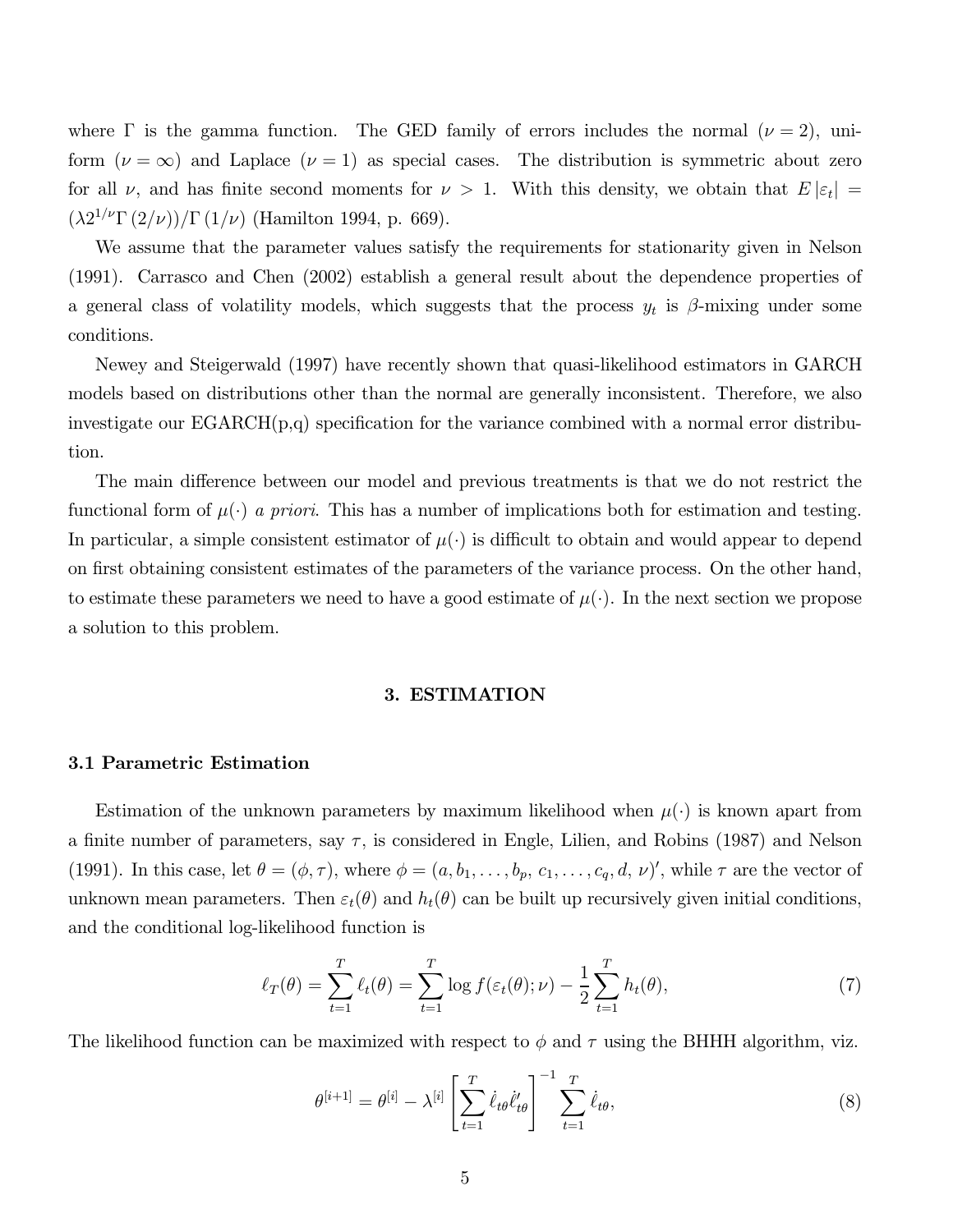where  $\lambda^{[i]}$  is a variable step length chosen to maximize the log likelihood function in the given direction, and the score functions  $\dot{\ell}_{t\theta}$  are evaluated at  $\theta^{[i]}$ . Although the likelihood function is not smooth in all parameters [because of the presence of the absolute value of  $\varepsilon$ ], this derivative-based method seems to work well in practice. Some authors have modified the specification by using a smooth substitute for the absolute function for values around zero to avoid this problem. This proved unnecessary in our case.

### 3.2 Semiparametric Estimation

We propose several methods of constructing estimates of  $\phi$  and  $\mu(\cdot)$  in the semiparametric model. We estimate  $\mu$  using two main approaches: the first one consists of treating the T  $\times$  1 vector  $\underline{\mu}$  =  $(\mu_1, \mu_2, \dots, \mu_T)'$  as unknown parameters and estimating them through a kernel smoothing method inside the optimization routine. The second approach is to parametrize  $\mu(\cdot)$  in a flexible way using series expansion methods. The basis we will use is the Fourier Flexible Form of Gallant (1981), although others could be used. Estimation of  $\phi$  is then achieved by concentrating the likelihood function. We describe the estimation and the construction of confidence intervals for each method in turn.

#### Kernel Estimation.

The first method estimates  $\mu$  by a smoothing procedure based on kernels (see Härdle 1990, Härdle and Linton 1994 and Pagan and Ullah 1999 for a discussion of kernel nonparametric regression estimation). Suppose that we could obtain some estimate of  $\mu(.)$ , then one could easily estimate the parameters of the variance and error distribution using maximum likelihood on the residuals. Unfortunately, it is very difficult to obtain a satisfactory direct estimate of  $\mu$ . In our time series model, the relevant information set is the entire infinite past, i.e.,  $\mu(.) = E[y_t | \mathcal{F}_{t-1}]$  depends on the entire past of the series, so it is infeasible to literally compute this expectation empirically. One could argue – as do Pagan and Hong (1990) – that consistent estimates of  $E[y_t|\mathcal{F}_{t-1}]$  could be obtained using nonparametric regression with a truncated information set  $\mathcal{F}_{t-1}^{P(T)} = \{y_{t-1}, \ldots, y_{t-P}\}\,$ , where  $P(T) \Rightarrow \infty$  at a very slow rate. This estimate could then be used to obtain consistent estimates of the parameters of  $h_t$ . This is not a particularly appealing procedure from a practical point of view because of the high dimension of the conditioning set. Silverman (1986) dramatically illustrates the curse of dimensionality by showing the effective sample size needed to achieve a certain precision.

In semiparametric problems where one cannot obtain direct estimates of the nonparametric function, one can often instead use a semiparametric profile likelihood method as described in Powell (1994) in which the nonparametric function is estimated for each given parameter value and then the parameters are chosen to minimize some criterion function that would have been the likelihood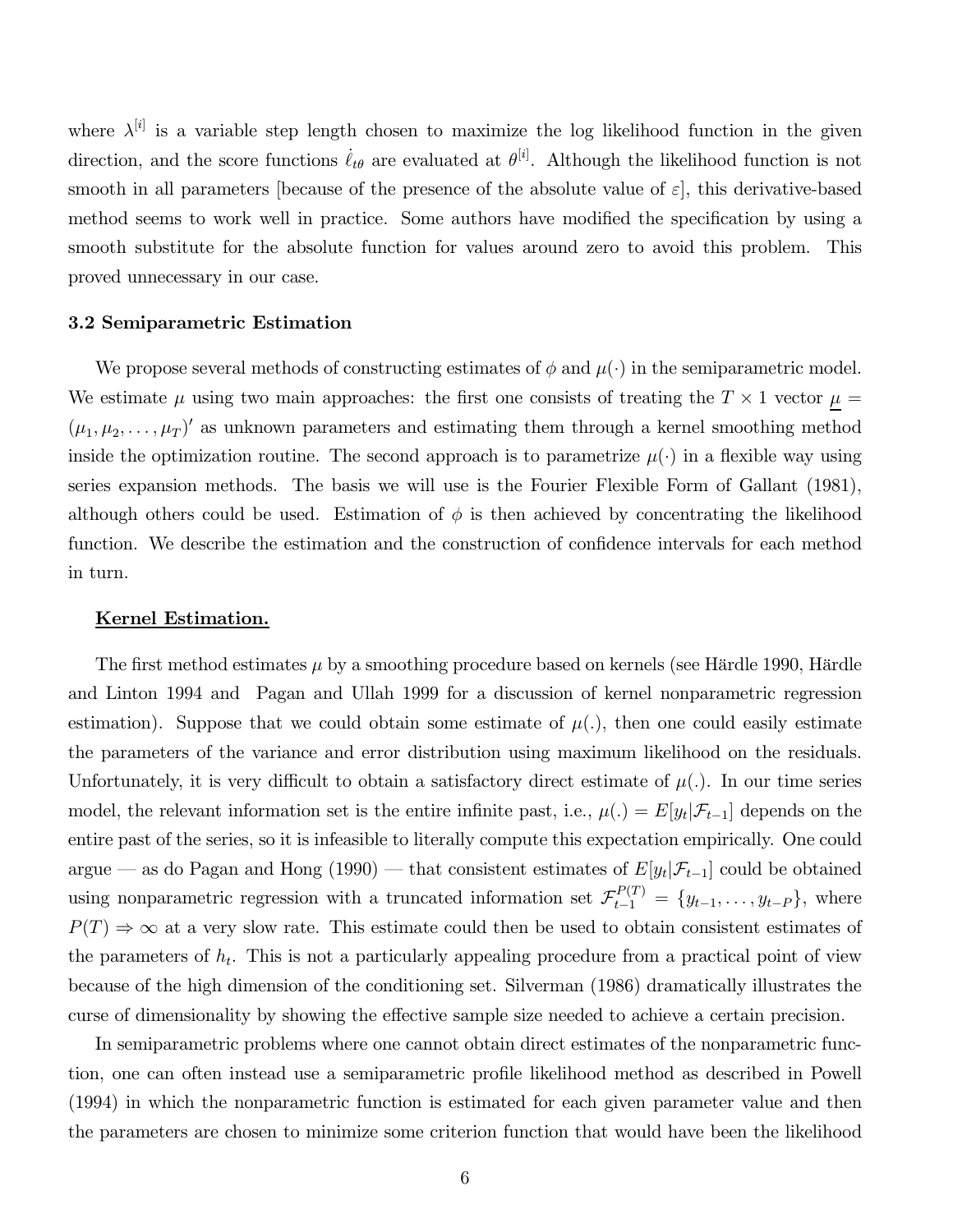if the functions were known rather than estimated. In general, such parametric estimators are root*n* consistent and asymptotically normal, and the nonparametric estimators are at least consistent. Unfortunately, in our model, we cannot define the corresponding profiled quantity  $\hat{\mu}_{\phi}(\sigma_t^2)$  so easily, since  $\sigma_t^2$  depends, in addition to the parameters, on lagged  $\varepsilon$ 's, which in turn depend on lagged  $\mu$ 's. Therefore, we need to know the entire function  $\mu(.)$  [or at least its values at the T sample points] to construct  $\hat{\mu}_{\phi}(\sigma_t^2)$ .

This might at first glance appear to make the estimation procedure hopeless, but this is a false impression. The same sort of issues arise in the estimation of additive nonparametric models and an enormous literature has arisen that proposes estimation algorithms, and, more recently, distribution theory, see for example Breiman and Freedman (1985), Hastie and Tibshirani (1990), Opsomer and Ruppert (1997), and Mammen, Linton, and Nielsen (1998). We borrow from this literature and suggest an estimation procedure based on iterative updating of both the finite dimensional parameters  $\phi$  and the function  $\mu(.)$ . Our procedure first requires picking starting values for  $\mu$  and  $\phi$ . We then define a modified version of the BHHH algorithm to update our estimates of  $\phi$ . Finally, we update our estimates of  $\mu$  using kernel estimates based on the previous iterations filtered log variances. The main advantage of the procedure is that it relies on only one-dimensional smoothing operations at each step, so that the curse of dimensionality does not operate. The main disadvantage is that the procedure is time consuming and may not converge or may converge to local minima.

For convenience we describe our algorithm for the case  $p = q = 1$ . We smooth on the log of variance  $h_t$  instead of the variance itself. Since the logarithm is a monotonic transformation, the two approaches are equivalent, but since log variance has a more symmetric distribution with less effect from outliers, it helps in selecting a bandwidth. Our main algorithm is as follows.

**KERNEL ESTIMATION ALGORITHM** 

- 1. Choose starting values for  $\phi^{[0]}$  and  $\{\mu_s^{[0]}\}_{s=1}^T$  which imply  $\{h_s^{[0]}\}_{s=1}^T$ .
- 2. Given  $\{h_t^{[r-1]}\}_{t=1}^T,$  calculate

$$
\mu_t^{[r]} = \frac{\sum_s K\left(\frac{h_t^{[r-1]} - h_s^{[r-1]}}{\delta}\right) y_s}{\sum_s K\left(\frac{h_t^{[r-1]} - h_s^{[r-1]}}{\delta}\right)}\tag{9}
$$

for  $t = 1, 2, ..., T$ , where  $\delta > 0$  is a small bandwidth parameter, while K is a bounded kernel satisfying  $\int K(u)du = 1$ .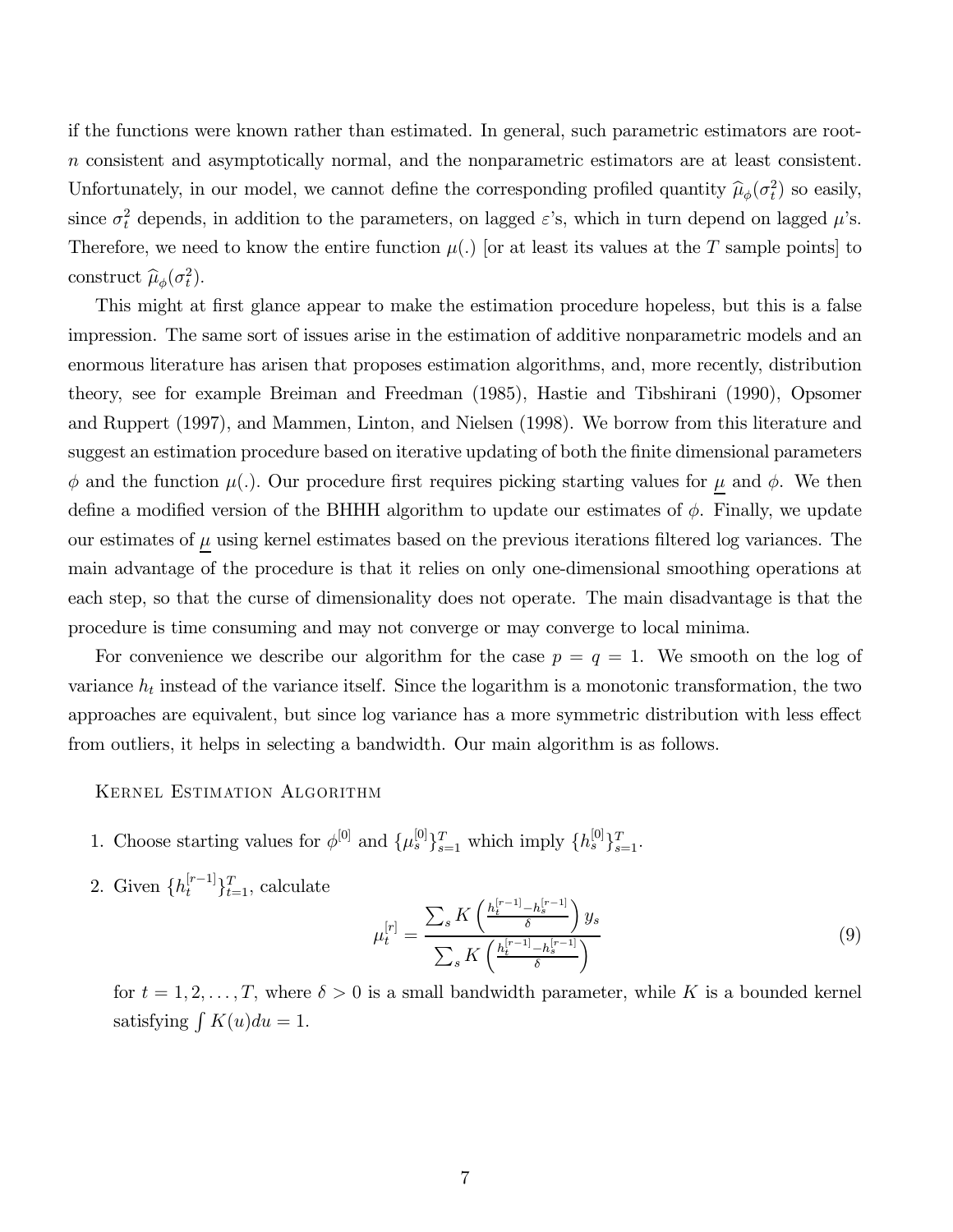3. Given initial values  $h_0^{[r]}(\phi)$  and  $\varepsilon_0^{[r]}(\phi)$ , define recursively for any parameter value  $\phi$ 

$$
h_t^{[r]} = a + bh_{t-1}^{[r]} + c_1 \left( |\varepsilon_{t-1}^{[r]}| - E |\varepsilon_{t-1}^{[r]}| + d\varepsilon_{t-1}^{[r]} \right),
$$
  

$$
\varepsilon_t^{[r]} = \frac{y_t - \mu_t^{[r]}}{\exp(h_t^{[r]})},
$$

for  $t = 1, 2, ..., T$ . Then for any  $\phi$  construct  $\ell_t^{[r]}(\phi) = \ell_t(\phi; \underline{\mu}^{[r]})$ , the period t contribution to the  $r^{th}$  likelihood function, where  $\underline{\mu}^{[r]} = (\mu_1^{[r]}, \dots, \mu_T^{[r]})'$ .

4. Calculate

$$
\phi^{[r]} = \phi^{[r-1]} - \lambda^{[r]} \left[ \sum_{t=1}^{T} \dot{\ell}_{t\phi}^{[r]} \dot{\ell}_{t\phi}^{'[r]} \right]^{-1} \sum_{t=1}^{T} \dot{\ell}_{t\phi}^{[r]},\tag{10}
$$

where  $\ell_{t\phi}^{[r]}$  is the vector of partial derivatives of  $\ell_t^{[r]}(\phi)$  with respect to  $\phi$  evaluated at  $\phi^{[r]}, \underline{\mu}^{[r]}$ .

5. Repeat until convergence. We define convergence in terms of the relative gradient and the change in the nonparametric estimate, i.e.,

$$
\max\left\{\max_{k}\left|\frac{\sum_{t=1}^{T}\dot{\ell}_{t\phi_{k}}\cdot\phi_{k}}{\ell(\phi)}\right|,\frac{1}{T}\sum_{t=1}^{T}\left|\frac{\underline{\mu}^{[r+1]}-\underline{\mu}^{[r]}}{\underline{\mu}^{[r]}}\right|\right\}<\varepsilon,\tag{11}
$$

for some small prespecified  $\varepsilon$  (we set  $\varepsilon = 10^{-4}$ ). Denote the resulting estimates by  $\hat{\phi}$  and  $\hat{\mu}$ .

We are unable to prove convergence of the above algorithm, although in practice it seems to work reasonably well and to give similar answers for a range of starting values. Note that convergence of the backfitting algorithm for separable nonparametric regression has only been shown in some special cases, specifically when the estimator is linear in the dependent variable. However, backfitting has been defined and widely used to estimate more general models than additive nonparametric regression (see Hastie and Tibshirani 1990), and is widely believed to do a good job in such cases. In addition, in recent work, Audrino and Bühlmann (2001) have proposed an iterative algorithm for estimating a nonparametric volatility model. They provided a result on convergence in a special case where a contraction property can be established. See also Dominitz and Sherman (2001) for some related results in parametric cases. Unfortunately, no such contraction property can be guaranteed here.

In practice, the estimated parameters of  $h_t$  appear to be quite robust to different parametric specifications of the mean equation. The filtered estimate of  $h_t$  based on  $\mu_t^{[0]} = T^{-1} \sum_{s=1}^T y_s$  should be close to the true  $h_t$  and should provide good starting values. We also use the fitted values from am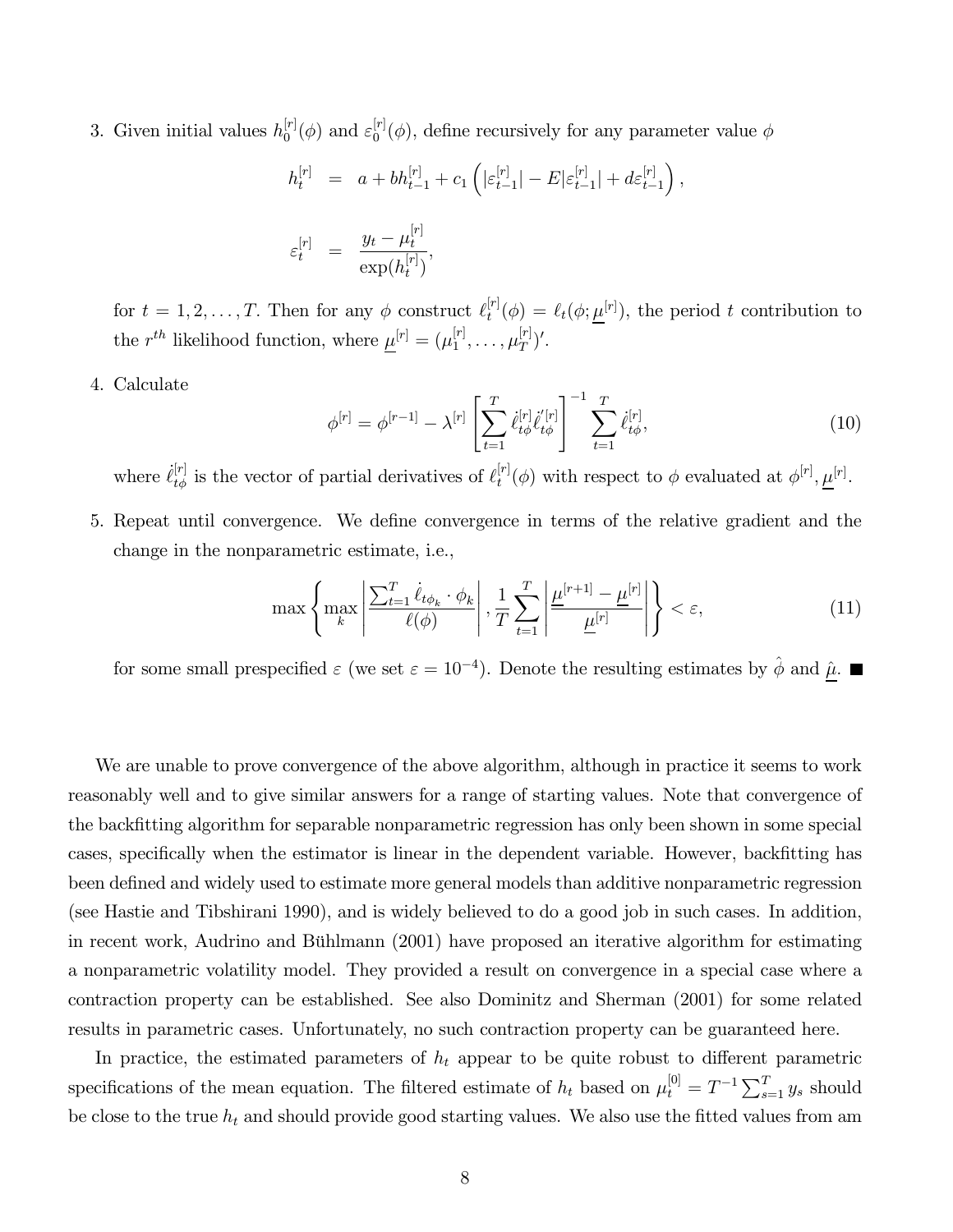EGARCH-M model as starting values to check for robustness. As in the parametric case, additional iterations should improve the performance of the estimated parameters and function.

The stopping rule (11) was arrived at after some experimentation. It is desirable to ensure that the entire parameter vector  $(\phi, \mu)$  is convergent.

### Fourier Series Estimation.

The second approach we consider is to parametrize the mean equation using a flexible functional form. By letting the number of terms grow with sample size and with a suitable choice of basis functions, this method can approximate arbitrary functions. This is an example of sieve estimation, but for a given sample size, it reduces to a parametric method with a finite number of parameters, and the estimation algorithm is just the standard BHHH algorithm given above.

The basis we will use is a modification of the flexible Fourier form of Gallant (1981) by adding sine and cosine terms to a linear function. Because it uses trigonometric terms, it is convenient for the data to lie in the  $[0, 2\pi]$  interval. To do so, we recenter and rescale the estimates of  $h_t$  and define a new variable

$$
h_t^* = (h_t - \underline{h}) \frac{2\pi}{(\overline{h} - \underline{h})},\tag{12}
$$

where  $\underline{h}$  and  $\overline{h}$  are scalars such that  $\underline{h}$  is less than min  $(h_t)$  and  $\overline{h}$  is greater than max  $(h_t)$ . Then the Fourier approximation is

$$
\mu(h_t^*) = \gamma_0 + \gamma_1 h_t^* + \sum_{j=1}^M \psi_j \sin\left(jh_t^*\right) + \sum_{j=1}^M \varphi_j \cos\left(jh_t^*\right). \tag{13}
$$

The number of parameters to estimate is  $p + q + 2M + 5$ .

### 4. INFERENCE

There is a general theory of inference for maximum likelihood and quasi-maximum likelihood estimators in time series, see Wooldridge (1994) for a state of the art survey. Specifically, Bollerslev and Wooldridge (1992) showed, under high level conditions, that quasi-maximum likelihood estimators in a parametric GARCH model are consistent and asymptotically normal provided only that the mean and the variance equations are correctly specified. However, their theory is based on high-level conditions which are rather difficult to verify even in the simplest cases. Papers that have derived an asymptotic theory for these models from primitive conditions are: Weiss (1986) for ARCH models, and Lumsdaine (1996) and Lee and Hansen (1994) for the  $GARCH(1,1)$  model. For other specifications in the GARCH class, the asymptotic theory that is used in practice is not known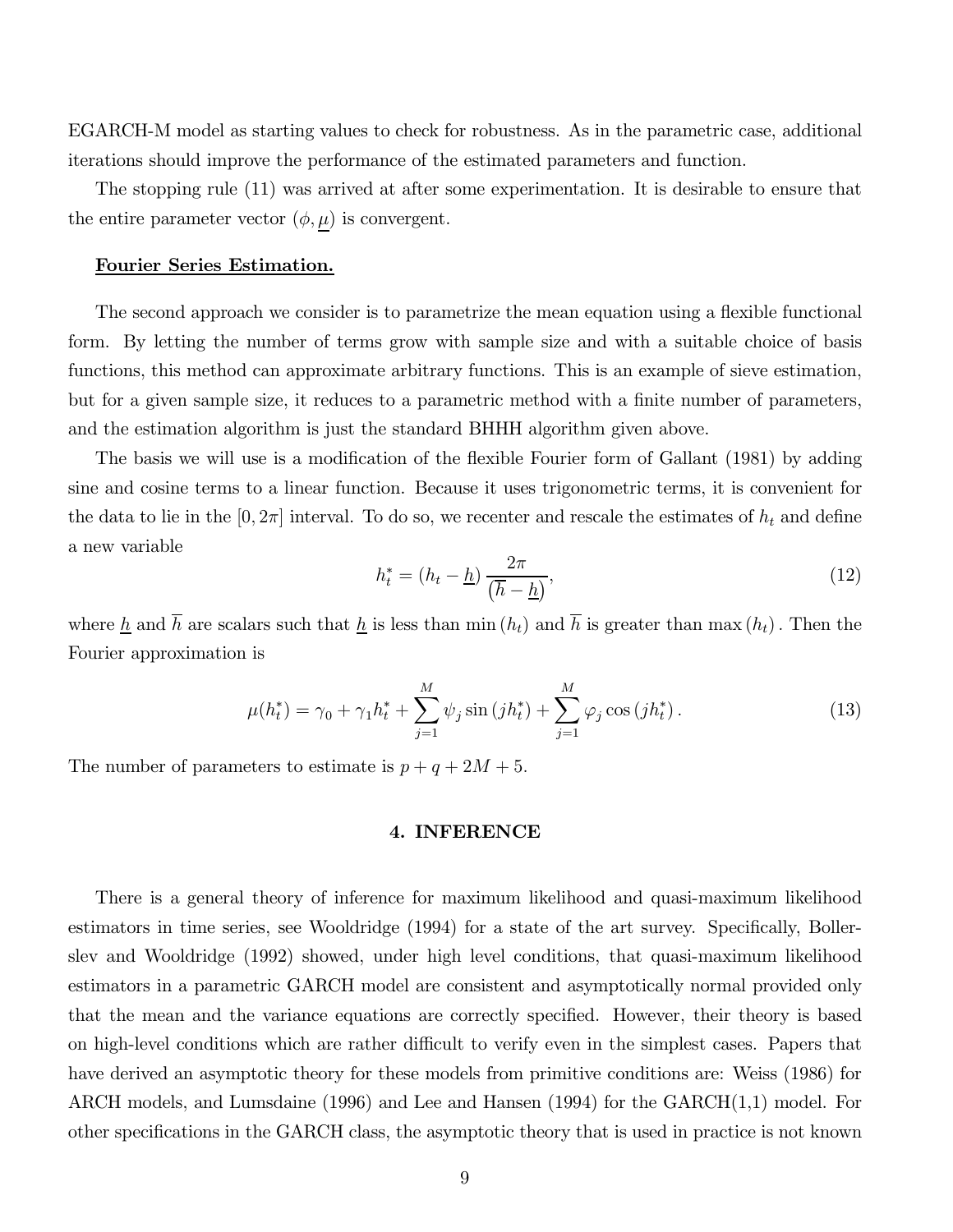to be valid. Similarly, the distribution theory for the EGARCH model of Nelson even in the special case with no mean effects and normal errors has not yet been established rigorously. However, there is much simulation evidence to support the normal approximation in this general class of models. and the results of Bollerslev and Wooldridge (1992) are widely believed to hold more generally, and are frequently used in practice. Gonzalez-Rivera and Drost (1999) have investigated the efficiency of various different estimation criteria under different specifications.

Given the complicated structure of our semiparametric model, it is not surprising that we cannot provide rigorous asymptotic theory for our estimators. However, if  $h_t$  were observed, a kernel estimate of  $\mu(\cdot)$  as in (9) would be consistent and asymptotically normal under appropriate conditions, since the process  $h_t$  is weakly dependent. Therefore, the results of Robinson (1983) can be applied to establish consistency, provided  $\delta(T) \to 0$  at an appropriate rate; this argument can be extended to the case where  $h_t$  is replaced by a consistent parametric estimate. Indeed, the asymptotic distribution of nonparametric estimates is usually independent of any preliminary parametric estimation [Powell (1994)]. We therefore expect  $\hat{\mu}_t$  to be consistent at the usual nonparametric rate. As regards  $\hat{\phi}$ , we expect it to be  $\sqrt{T}$  consistent and to have a limiting normal distribution with the variance including some component arising from the estimation of  $\mu$ .

We now turn to the construction of standard errors for the parameter estimates and the risk premium. In the former case, we report analytical and bootstrap standard errors. The analytical standard errors are obtained by taking the outer product of the gradient with respect to the estimated parameters when the GED distribution is used. When the conditional distribution is Gaussian, we use the Bollerslev-Wooldridge (1992) QMLE standard errors. For the kernel estimator, the estimated parameters are just  $\phi$ , the parameters of the error distribution and the variance process, while for the series estimator we are estimating these parameters jointly with the pseudo parameters  $\tau$  of the mean function. For the series estimator we therefore compute standard errors from the matrix  $[\sum_{t=1}^T \dot{\ell}_{t\theta} \dot{\ell}'_{t\theta}(\hat{\theta})]^{-1}$ , while for the kernel estimators we compute them from the smaller matrix  $[\sum_{t=1}^T \dot{\ell}_{t\phi} \dot{\ell}'_{t\phi}(\hat{\phi}, \hat{\mu})]^{-1}$ . The kernel standard errors asymptotically understate the true uncertainty associated with the parameter estimates, since they neglect the loss of efficiency associated with the non-parametric estimation of  $\mu(\cdot)$ .

The second method of obtaining standard errors is through the bootstrap. There are now many methods for time series models including some that make very weak assumptions regarding the dependence structure, like the block bootstrap and the sieve bootstrap. In practice, however, their performance depends a lot on the implementation and the model structure. We instead prefer a bootstrap procedure that uses some of our model structure. We give an algorithm for calculating such confidence intervals for  $p = q = 1$  in the case of the kernel procedure. We use a modified version of the wild bootstrap (see Härdle 1990, p 247) because we do not wish to rule out higher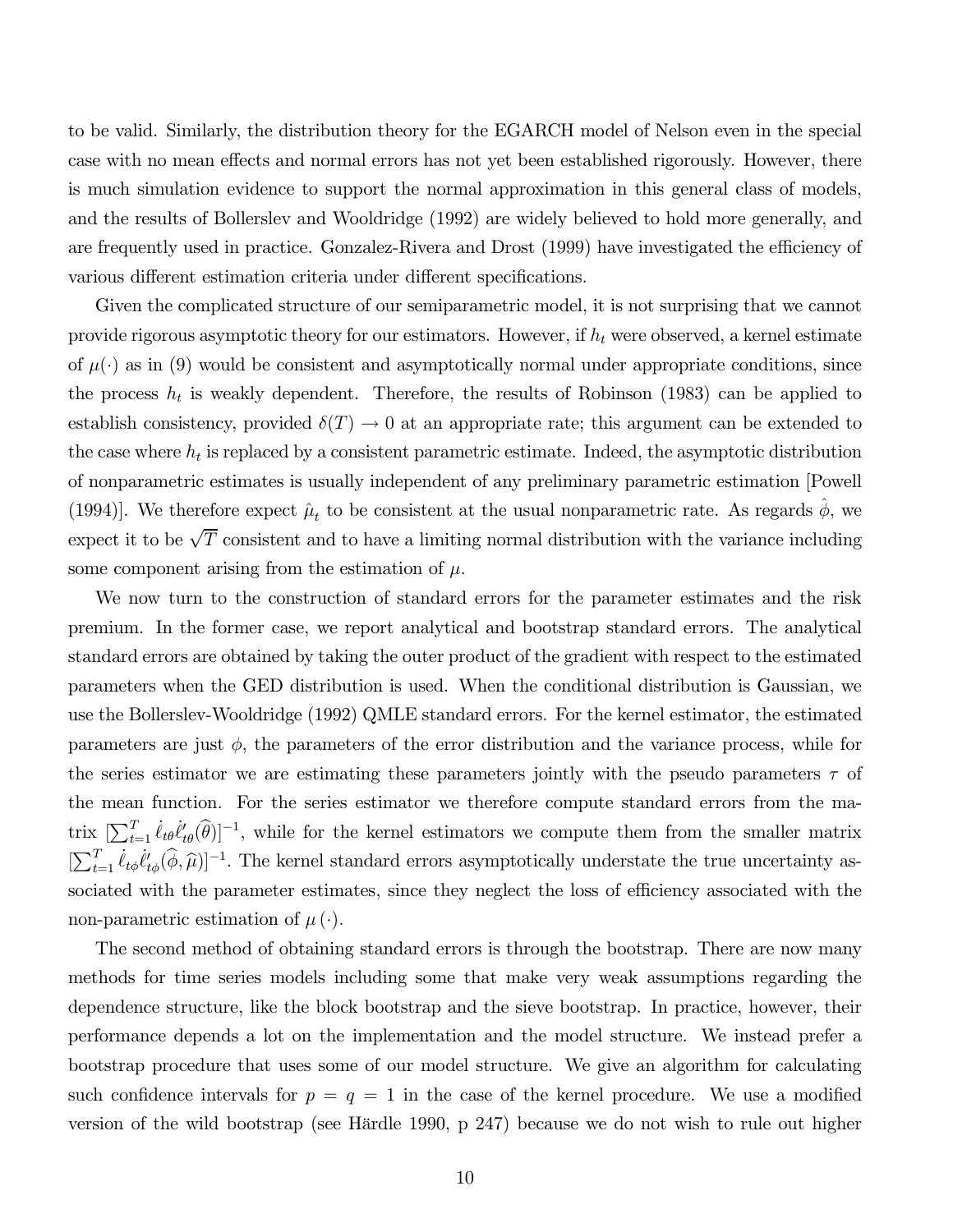order conditional heterogeneity, as this is relevant for the sampling variability of our estimators.

WILD BOOTSTRAP ALGORITHM

- 1. Given estimates  $\underline{\mu}$ ,  $\hat{\phi}$ ,  $h_t(\hat{\phi}, \underline{\mu})$ , and  $\hat{\varepsilon}_t = \varepsilon_t(\hat{\phi}, \underline{\mu})$ , calculate the recentered residuals  $\hat{\varepsilon}_t^c = (\hat{\varepsilon}_t \hat{\varepsilon}_t)$  $T^{-1} \sum_{t=1}^{T} \hat{\varepsilon}_t$ .
- 2. Let  $z_t$  be a random variable with  $E(z_t^j) = 0$  for  $j = 1,3$  and  $E(z_t^j) = 1$  for  $j = 2,4$ . Draw a random sample  $\{z_1, \ldots, z_T\}$  from this distribution and let  $\varepsilon_t^* = \hat{\varepsilon}_t^c \cdot z_t$ . The variable  $\varepsilon_t^*$  will satisfy  $E(\varepsilon_t^*) = 0$ ,  $E(\varepsilon_t^{*2}) = \hat{\varepsilon}_t^{c2}$ ,  $E(\varepsilon_t^{*3}) = 0$ , and  $E(\varepsilon_t^{*4}) = \hat{\varepsilon}_t^{c4}$ . We choose  $z_t$  be a discrete variable which takes values -1 and 1 with equal probability.
- 3. Given starting values  $h_0$  and  $\varepsilon_0^*$ , define recursively

$$
\hat{h}_t = \hat{a} + \hat{b}\hat{h}_{t-1} + \hat{c}_1 \left( \left[ |\varepsilon^*_{t-1}| - E |\varepsilon^*_{t-1}| \right] + \hat{d}\varepsilon^*_{t-1} \right).
$$

and

$$
y_t^* = \hat{\mu}(\hat{h}_t; \{h_s\}_{s=1}^T) + \varepsilon_t^* \sigma_t^*,
$$

with the corresponding choice of  $\mu(\cdot)$ . In the case of the kernel estimator, some auxiliary bandwidth parameter  $\tilde{\delta}$  that oversmooths the data should be chosen, where

$$
\hat{\mu}(x; \{h_s\}_{s=1}^T, \delta) = \frac{\sum_{s \neq t} K\left(\frac{x - h_s}{\delta}\right) y_s}{\sum_{s \neq t} K\left(\frac{x - h_s}{\delta}\right)}
$$

whereas for the Fourier series

$$
\hat{\mu}(\hat{h}_t) = \hat{\gamma}_0 + \hat{\gamma}_1 \hat{h}_t^* + \hat{\psi}_1 \sin\left(\hat{h}_t^*\right) + \hat{\varphi}_1 \cos\left(\hat{h}_t^*\right)
$$

with  $\hat{h}_t^* = \left(\hat{h}_t - \underline{h}\right) \frac{2\pi}{(\overline{h} - \underline{h})}$ .

- 4. Given  $\{y_t^*\}_{t=1}^T$  calculate parameter estimates  $\hat{\phi}^*$  using the above quasi-Newton procedure.
- 5. Repeat steps  $2-4$  m times. The standard errors are estimated from the sample standard deviation of the bootstrap parameter estimates  $\hat{\phi}^*$ .

This method of obtaining standard errors is time-consuming for large datasets since it relies on simulation. However, it should reflect fully the loss of precision associated with estimating  $\mu(\cdot)$ . We impose a condition of symmetry on the errors for simplicity. However, we do not impose the restriction  $E(\varepsilon_t^*)$  = 1 because this would require  $E(z_t^2) = 1/\hat{\varepsilon}_t^2$ , which is numerically unstable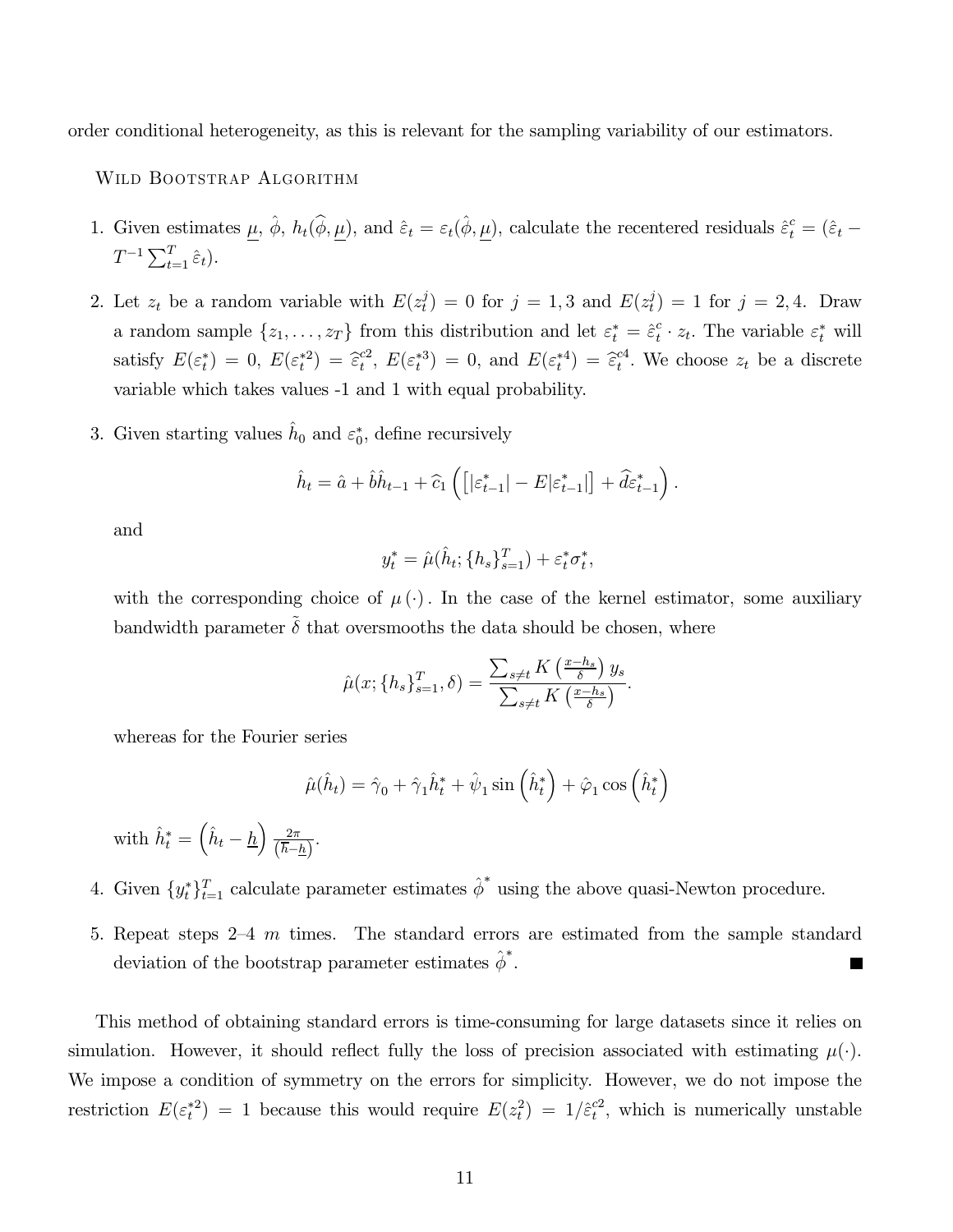and generates paths with very large outliers. Our chosen distribution for  $z_t^j$  is the Rademacher distribution advocated by Davidson and Flachaire (2001) based on Edgeworth expansions.

The second problem, the construction of confidence intervals for  $\hat{\mu}$  can be approached in two ways: we can think of standard errors that are conditional on a value of  $h_t$  [and therefore allows us to look at the issue of the shape of the risk premium, and those that are conditional on all observables and thus allow us to run real-time experiments, and would be of interest to a decision maker. The second type is more difficult to construct as  $h_t$  depends on the infinite past, hence these standard errors have to be built up recursively.

On the other hand, computing standard errors conditional on the value of  $h_t$  is rather simple. For the kernel method, the variance of  $\hat{\mu}_t$  is given by Härdle (1990):

$$
\frac{1}{n\delta} \frac{\sigma_t^2 \int k(u)^2 du}{f(h_t)},
$$
\n(14)

where  $f(h_t)$  is the ergodic density of  $h_t$  evaluated at  $h_t$ . This quantity can be estimated by replacing  $\sigma_t^2$  and  $f(h_t)$  by estimates  $\hat{\sigma}_t^2$  and  $\hat{f}(\hat{h}_t)$  respectively.

For the series approximation, we define  $\hat{\tau}$  as the estimated mean parameters and  $H_t$  be the vector of slopes, i.e.,  $\partial \mu / \partial \tau |_{\hat{\tau}}$ . For instance, for the Fourier series

$$
H_t = (1, h_t^*, \sin(h_t^*), \cos(h_t^*), \dots, \sin(Mh_t^*), \cos(Mh_t^*)'.
$$
\n(15)

Then,

$$
\text{var}\left[\mu\left(h_{t}\right)|h_{t}\right] = H'_{t}\text{var}\left(\widehat{\tau}\right)H_{t},\tag{16}
$$

where var $(\hat{\tau})$  is the appropriate submatrix of the covariance matrix of  $\hat{\theta}$  obtained by the bootstrap method as described above.

Finally, choice of bandwidth is a nontrivial problem here. It is necessary to undersmooth our estimate of  $\mu(\cdot)$  to obtain good estimates of  $\phi$  as has been pointed out by Robinson (1988) for example. We adopt a cross-validation approach in which we maximize the likelihood function for each point on a grid of  $\delta$  and choose the value that maximizes the (leave-one-out) likelihood function. However, to obtain a reasonable choice of bandwidth, it was necessary to remove the outliers when doing this and we removed 25% at each end of the data.

### **5. NUMERICAL RESULTS**

### **5.1 EMPIRICAL RESULTS**

Data.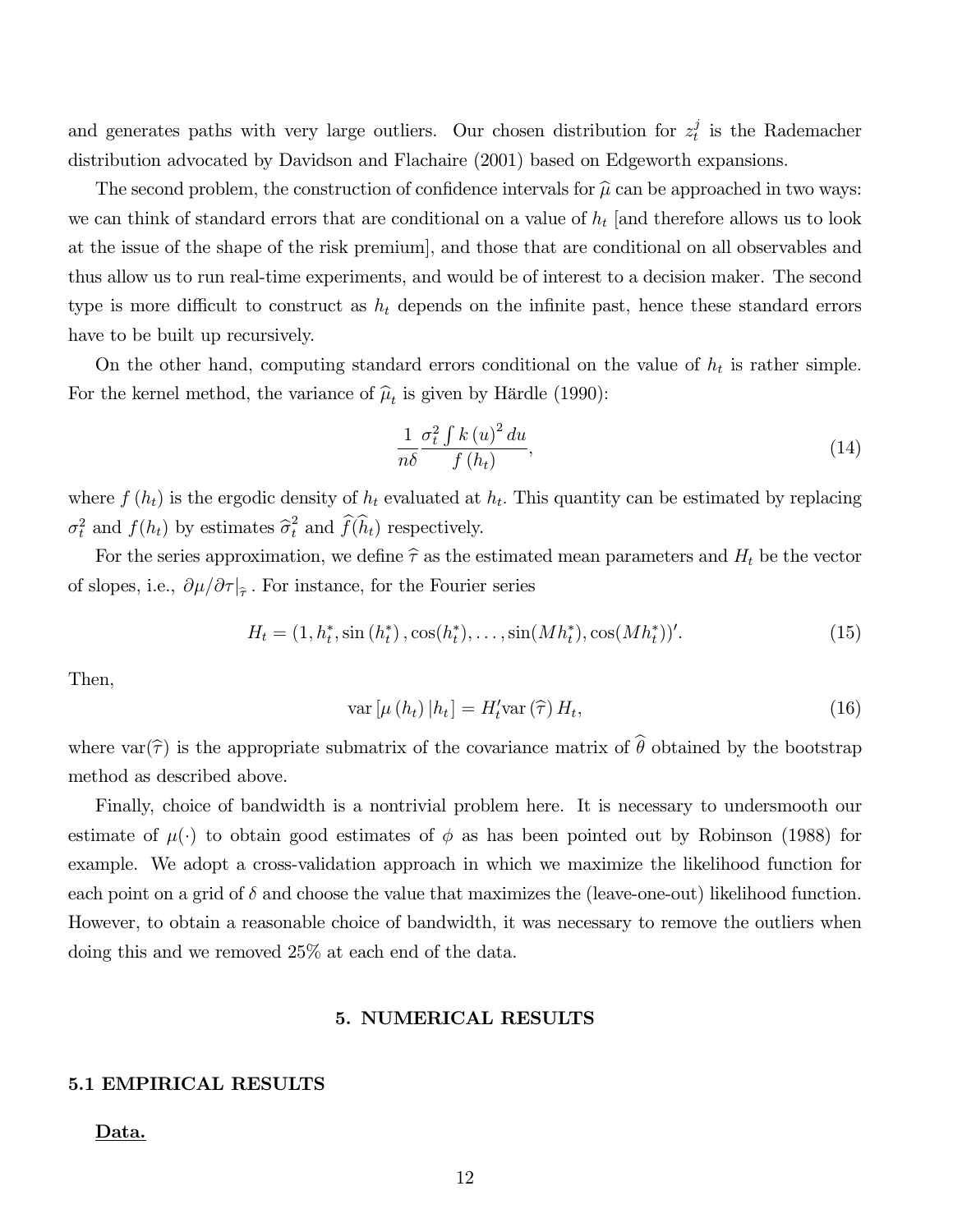We examine the monthly excess returns on the most comprehensive CRSP value-weighted in- $\gamma$  dex (including dividends) — the monthly continuously-compounded return on the index minus the monthly return on the 30-day T-bills— over the period January 1926 to December 2001. The data is obtained from the Center for Research on Security Prices (CRSP), which includes the NYSE, AMEX, and Nasdaq and is perhaps the best readily available proxy for 'the market'. We also conducted an analysis on the S&P500 series and obtained similar results. The data are plotted in the top panel of Figure 1. In Table 1 below we report sample moments for the data over the whole sample and two subsamples, each containing approximately half of the data: I (1926–1961) and II (1962–2000).

### \*\*\* FIGURE 1 HERE \*\*\*

\*\*\* TABLE 1 HERE \*\*\*

There is strong evidence of leptokurtosis and negative skewness in the full sample and in both subsamples. The table reveals some differences in moments across subsamples. In particular, the first sub-period has much higher mean and variance, more pronounced negative skewness, and fatter tails than the rest of the sample. The standard deviation is approximately ten times the size of the mean, and this appears to support the widely held view that it is fundamentally difficult to estimate any mean effect in the presence of such large volatility making the association that global mean corresponds to signal and global standard deviation corresponds to noise+signal. However, from the nonparametric point of view this evidence is not by itself convincing since the global moments are one end of the smoothing spectrum where bandwidth is infinite; the other end of the smoothing spectrum is where bandwidth is zero and corresponds to the point mean being equal to the observation itself and the point standard deviation being the same quantity. To illustrate this point we computed a running mean and running standard deviation with 7 observations and equal weighting. The results are in he bottom two panels of figure 1 and show the time-varying nature of the mean and volatility. At this frequency, the mean and standard deviation are much closer in magnitude. Note also that this approach to estimating volatility provides similar estimates to those obtained from the dynamic models that we propose. Estimated volatility is high around well-known events: the Depression years, World War II, the oil shock and the 1987 crash in both cases.

### Estimation.

We first discuss some model selection choices that had to be made. For the series estimator, values of the tuning parameters of up to 3 were considered with the models selected by the Akaike criterion (AIC) which maximizes  $2 \ln L(\omega) - 2k$  where k is the number of parameters in the model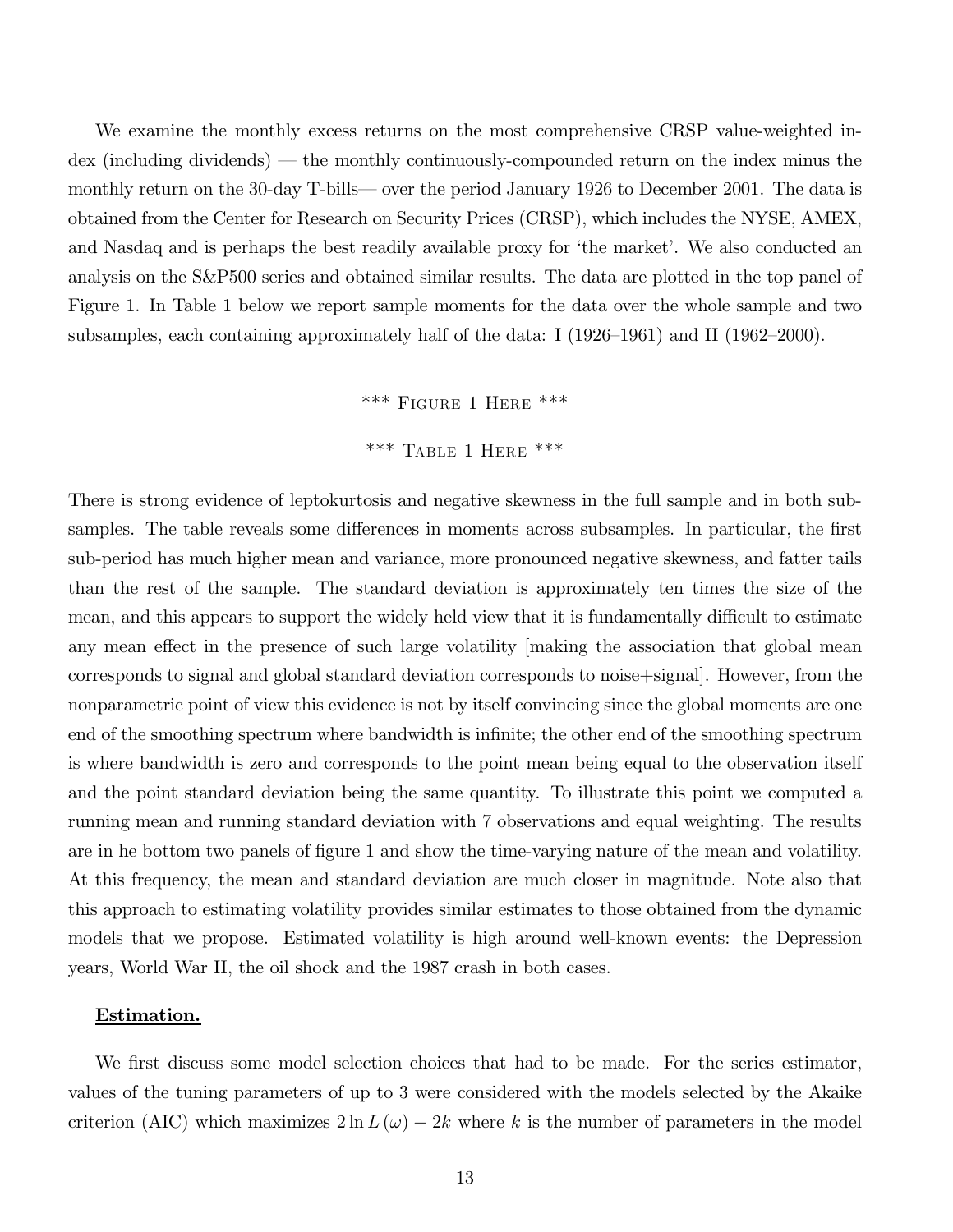and the Bayesian criterion (BIC) which maximizes  $2 \ln L(\omega) - k \ln T$ . The criteria gave somewhat conflicting results, but the model with  $p = 2$ ,  $q = 1$ , and  $M = 1$  is well liked by both criteria. For the EGARCH-M model, AIC chooses  $p = 1$  and  $q = 3$  while BIC chooses  $p = 1$  and  $q = 1$ . The selected model is the second choice for both criteria. For the model with Fourier terms, AIC chooses  $p = 2, q = 1$  and  $M = 2$  while BIC chooses  $p = 1, q = 1$ , and  $M = 0$ . The selected model is only marginally worse than these preferred ones. The values  $p = 2$  and  $q = 1$  were also chosen by Nelson  $(1991).$ 

We chose the same values of p and q when estimating the model using the kernel approach. Results for other choices of p and q are available from the authors upon request. It is difficult to compare the fit of the model estimated with the kernel for various values of  $p$  and  $q$  as the models are then non-nested. As explained above, the bandwidth was selected by cross-validation over a grid of potential bandwidths. The bandwidth has the form:

$$
\delta = k\sigma \left( h_t \right) T^{-\frac{1}{5}},\tag{17}
$$

where  $\sigma(h_t)$  is the standard deviation of  $h_t$ , updated at each iteration to reflect the new estimates of  $h_t$ . The bandwidth constant k is allowed to vary between 0.5 and 2.5 in increments of 0.1, and the estimated value of  $k$  is the one that produces the highest value of the cross-validated likelihood. We set the values of  $\underline{h}$  and  $\overline{h}$  at -10 and -2 respectively based on the results from the kernel estimation which does not impose such restrictions. We also check to ensure that there is no value of  $h_t$  outside of these values in the course of optimization.

We now turn to the estimation results. The results from the estimation using the two methods considered here and their associated standard errors  $(se_{\phi}(\phi))$  are presented in Table 2.

$$
***\ \mathrm{TABLE}\ 2\ \mathrm{HERE}\ ^{***}
$$

Our parameter estimates appear quite robust to the method chosen to do the estimation. They are also consistent with many other studies in the area such as Nelson (1991), Glosten, Jagannathan, and Runkle (1993) or Bollerslev, Engle, and Nelson (1994). In particular, volatility persistence is quite high (the sum of the estimates of  $b_1$  and  $b_2$  is well over 0.9), and the estimate of the leverage effect  $d$  is negative. However, this parameter is not precisely estimated with the kernel procedure and is not significantly different from 0. Finally, the estimated value of  $\nu$  is around 1.4 which is again consistent with previous findings. The distribution we find has fatter tails than the normal which is a special case with  $\nu = 2$ . Note that the bootstrap standard errors tend to be larger than the analytic standard errors, sometimes dramatically so. The QMLE standard errors are not appreciably different from those obtained from the estimation with the GED.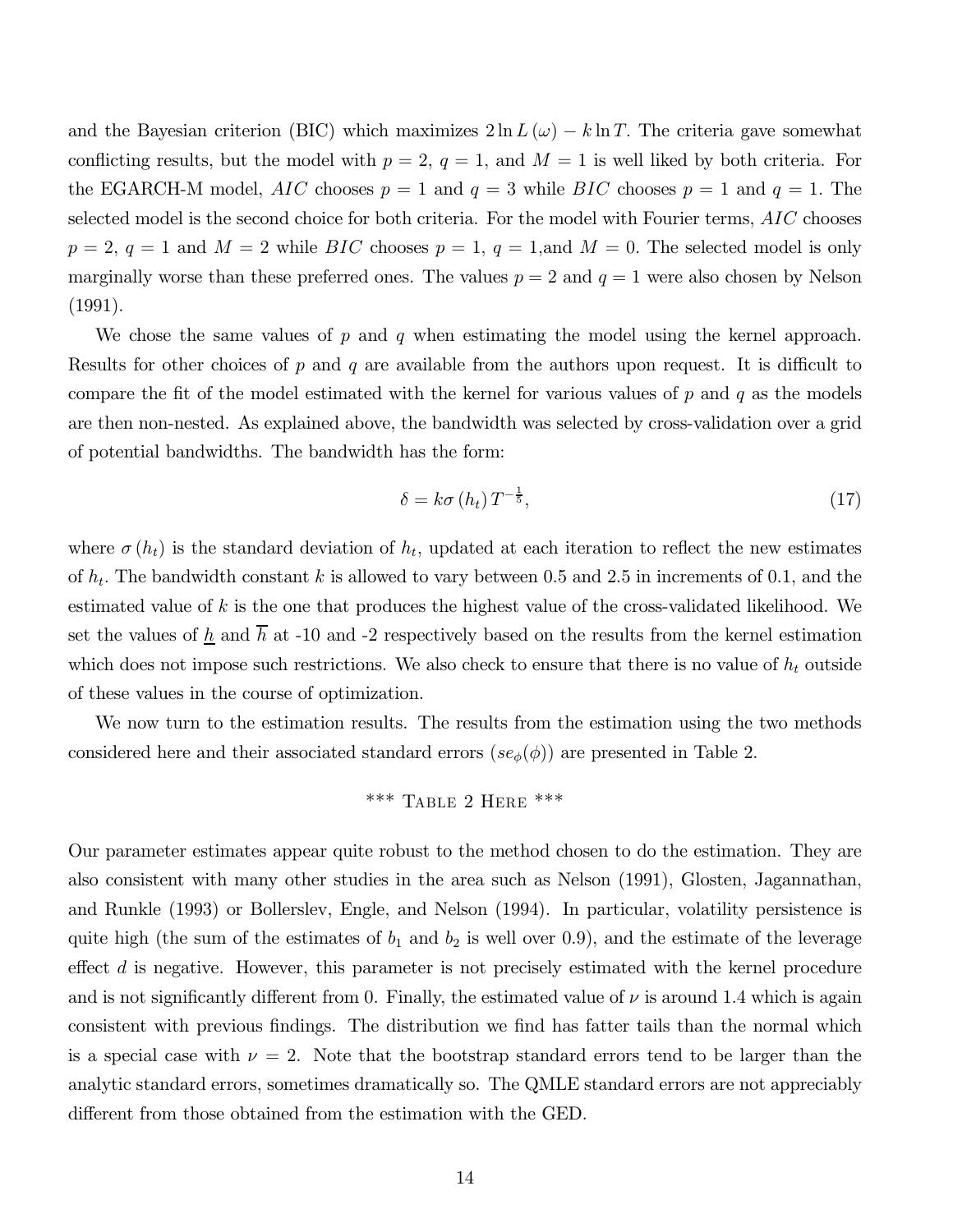The last row of Table 2 provides results of a likelihood ratio test for the significance of the coefficients on the nonlinear terms in the Fourier series. The results clearly show that linearity is strongly rejected at usual significance levels.

## \*\*\* FIGURE 2 HERE \*\*\*

The risk premium estimated using the kernel method is graphed in the top left corner of Figure 2 as a function of  $h_t$ . Confidence intervals at the 95% level constructed using the pointwise kernel confidence intervals are also provided. The figure clearly reveals a non-monotonic relation between  $h_t$ and  $E[y_t | \mathcal{F}_{t-1}]$ . This is consistent with the findings of Backus and Gregory (1993), Whitelaw (2000), and Veronesi (2001) that in general equilibrium, the risk premium may have virtually any shape. Although the estimated risk premium is not significantly different from a constant at this level for some part of its range, the evidence is stronger in the middle range  $h_t \in [-7.5, -5.5]$ , which is where most of the data lie the bottom left corner of Figure 2 plots the marginal density. The evolution of the estimated risk premium, conditional standard deviation, and Sharpe ratio (in monthly terms) are presented in Figure 3. The episodes of high volatility revealed by this figure coincide closely with those obtained by a simple running average as done in Figure 1. Note that stocks were a great deal in the 1990s according to the Sharpe ratio but that they have become much less so in recent years.

### \*\*\* FIGURE 3 HERE \*\*\*

The top right panel of Figure 2 provides the shape of the risk premium estimated using the Fourier series. The graph also includes the analytical  $95\%$  confidence intervals conditional on  $h_t$ . Again, the estimated shape is nonlinear.

The two smoothing methods both have advantages and disadvantages. The kernel estimate appears rather wiggly in the end points where there is not much data. The Fourier series method on the other hand is very smooth and gives the appearance of being precisely estimated. However, there is a pronounced upward slope at the high end, which seems at odds with the kernel method finding. This end-trend is quite symptomatic of these polynomial-based methods; we view it with some skepticism. Notice also the difference in the standard errors for the two methods. The Fourier series method has a confidence band whose width is almost the same throughout the shown range, while the confidence band for the kernel is very wide at the end points, which reflects the relative paucity of the data in this region. Thus the Fourier series confidence band gives the appearance of being very precisely estimated in a region where we have little data. This is because it is a global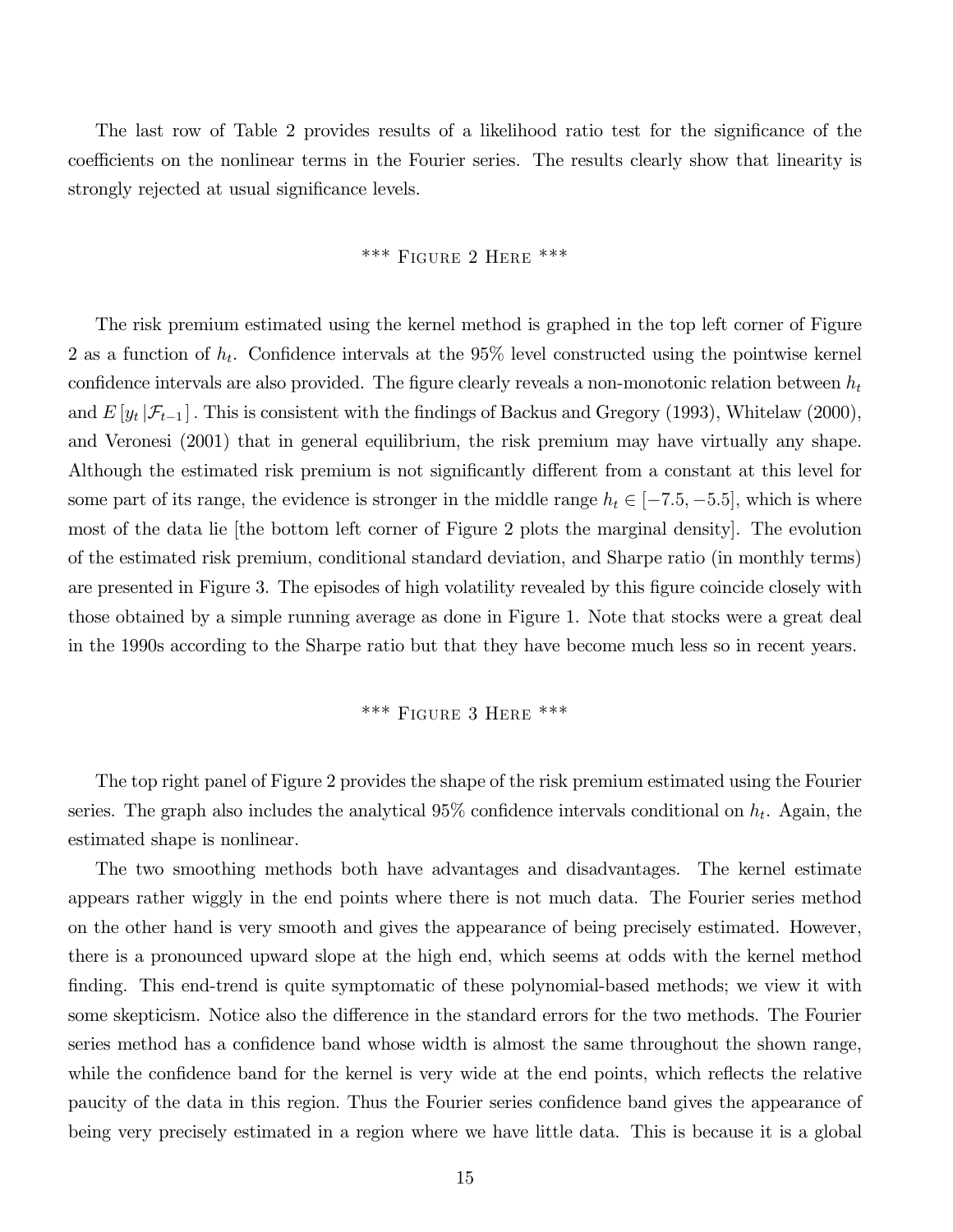fitting method that draws its estimates from all the data. We thus redraw the two estimates on the same plot in the bottom right corner of Figure 2. The methods agree quite closely - there is a hump shape, which is first concave and then convex.

Finally, we provide some diagnostics on the standardized residuals  $\hat{\varepsilon}_t = (y_t - \hat{\mu}_t)/\hat{\sigma}_t$ . We just report the results for the kernel, but similar results have been obtained for the series approach. The plots of the autocorrelogram of both the residuals and their squares indicates that they are close to white noise: there are 4 significant autocorrelation coefficients at the  $5\%$  level among the first 100 lags in the levels and 5 significant autocorrelations in the squares.

### \*\*\* FIGURE 4 HERE \*\*\*

#### Subsample Estimation.

In order to see how robust our estimates are, we re-estimated the model over two sub-samples: 1926-1961 and 1962-2001 using the kernel method. The results are presented in Table 3 below (with analytical standard errors in parentheses).

### \*\*\* TABLE 3 HERE \*\*\*

The results show quite a bit of instability in the point estimates. Figure 5 shows the estimated risk premium using the same scale as in the other figures. Because the last subsample is characterized by lower volatility than the beginning of the sample, the estimated log-volatility is concentrated towards the left of the graph for that period. The risk premium we estimate in the second period is much flatter than that of the first period because of the much larger bandwidth constant chosen, though the point estimate suggests a similar non-monotonic shape as for the full sample and the first subsample.

### \*\*\* FIGURE 5 HERE \*\*\*

### **5.2 MONTE CARLO**

In order to appreciate the performance of our kernel procedure in estimating the risk premium in financial data, we carried out four simulation experiments. Each experiment is repeated 5000 times on samples of size 500. To make the experiments as realistic as possible, the parameters of each experiment are set to values estimated from our dataset. The data generating processes used for the experiments are presented in Table 4.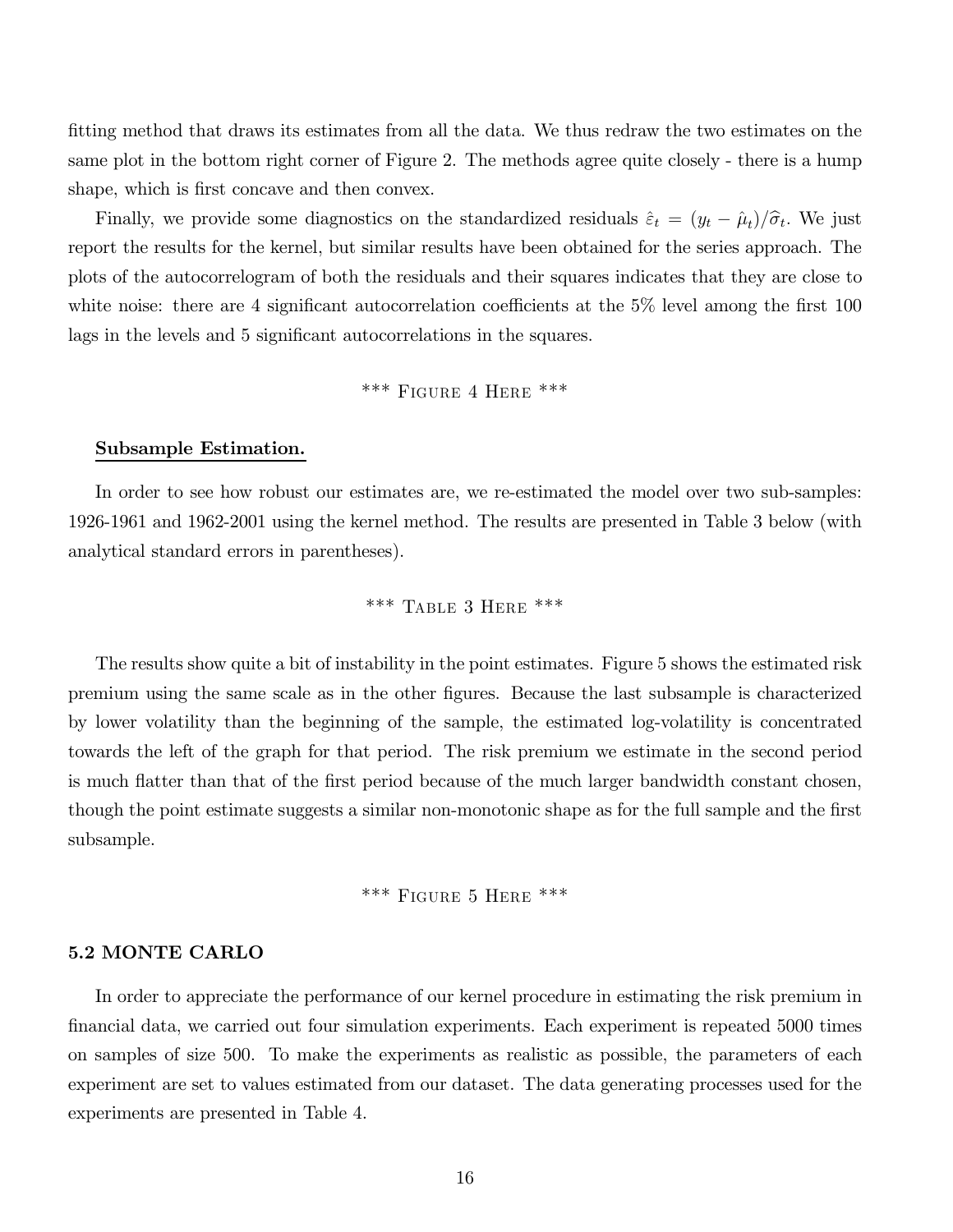### \*\*\* TABLE 4 HERE \*\*\*

The first simulation experiment involves generating a risk premium from a linear model. We thus estimated an EGARCH-M model with GED errors from the data (these are the results presented in the last column of Table 2) and used it to generate 5000 samples. We then applied our non-parametric procedure to these simulated samples. The results are presented in the upper left panel of Figure 6. The solid line represents the true risk premium which is linear. The line with the long dashes is the median estimated function at each point on our equispaced grid. The short dashes represent the 25th and 75th percentile respectively. The method appears to do quite well as the median estimate deviates from the true function marginally for all values of the log conditional variance. The interquartile range of the estimates is relatively narrow in the middle of the distribution, but it increases dramatically for large or small volatility as there is less data.

### \*\*\* FIGURE 6 HERE \*\*\*

The second experiment used the model estimated by the Fourier series and GED errors presented in the previous section to generate the data. The results for this experiment are in the upper right panel of Figure 6. The kernel procedure unveils the nonlinear mean function well except for small log conditional variance.

The third experiment is a GARCH-M model with normal errors and linear mean. This experiment is designed to check the robustness of our results to misspecification in the conditional variance process and the innovation density (the parametric components of our model). The results are in the lower left panel of the figure. The kernel procedure discovers the linear mean very well. However, the confidence bands are very wide reflecting the additional uncertainty caused by misspecification.

Finally, the last experiment consists of a GARCH model with normal errors and mean function estimated with Fourier series. Once again, the mean function is well estimated where most data lies, but the uncertainty is once again large due to misspecification.

Table 5 presents the median and interquartile ranges for the estimated parameters over the 5000 replications. Some of these parameters are difficult to interpret since the estimated model is misspecified in experiments 3 and 4. For experiments 1 and 2 in which the model is correctly specified, we see that the procedure estimates most parameters well. It has a tendency to underestimate  $c_1$ , the effect of past innovation on the log conditional variance. Also, it does not distinguish well between the effect of  $h_{t-1}$  and  $h_{t-2}$  individually in experiment 2, although the overall persistence is well estimated. For the two misspecified models where data is generated from a  $GARCH(1,1)$  model,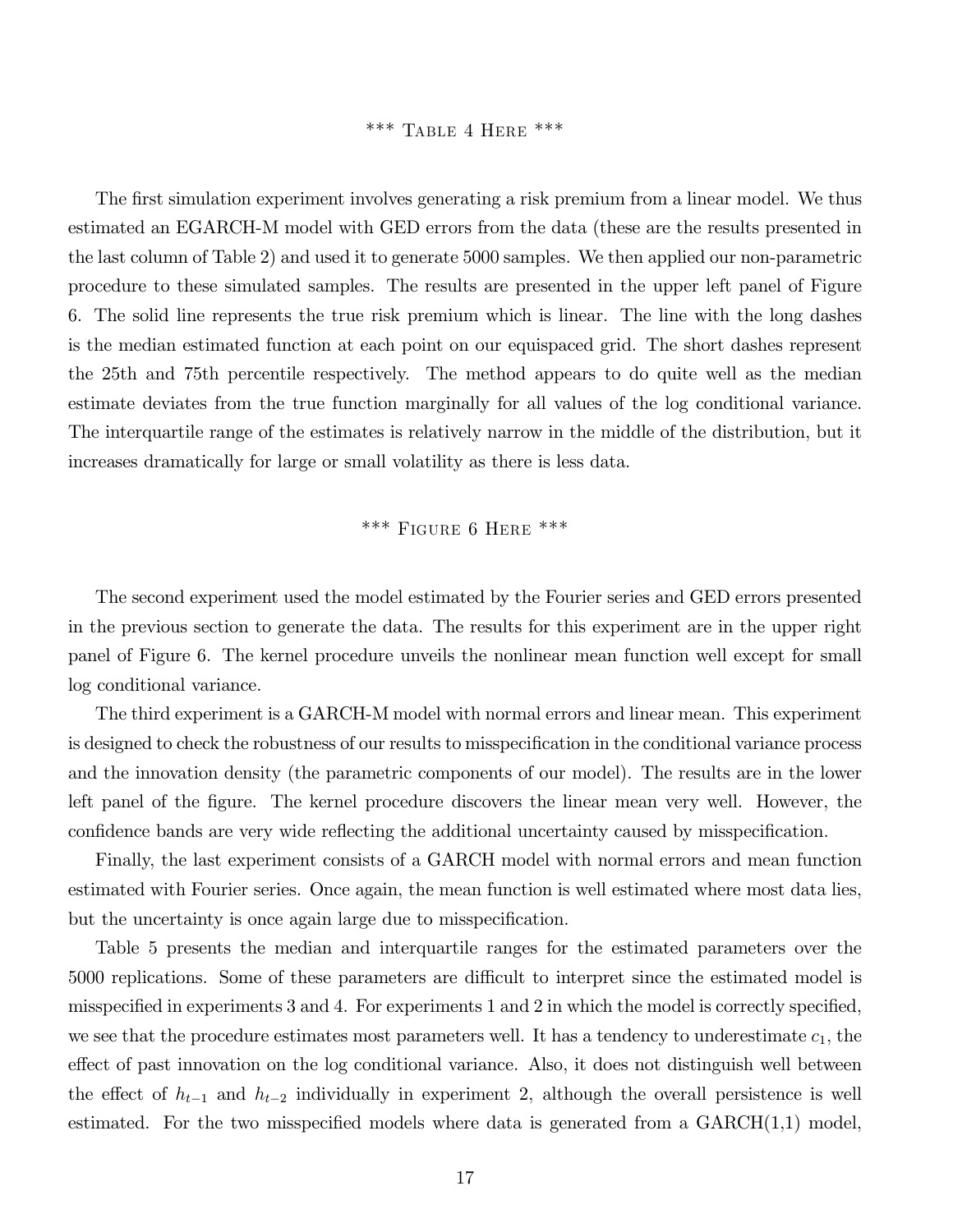the parameter values appear reasonable as they suggest a single lag of  $h_{t-1}$  and no leverage effect. Moreover, the normality of the innovations is well discovered.

$$
***\text{ TABLE 5 HERE }***
$$

Overall, these results suggest that our kernel procedure performs well in uncovering possible nonlinearities in the data. Yet, if the model were truly linear, the procedure would not mislead us. It is thus a useful tool for looking at the shape of the risk premium.

### 6. CONCLUSIONS

We have found a highly nonlinear relationship between the first two moments of index returns as suggested by Backus and Gregory (1993) and Gennotte and Marsh (1993). In particular, the risk premium appears to be non-monotonic and indeed hump-shaped. This result appears to be quite robust to the estimation method and the tuning parameters selected. However, the estimated risk premia are subject to quite a bit of variability and are not uniformly significantly different from zero at the  $95\%$  level. This and some instability over time must temper our interpretations to some degree.

### Acknowledgement

We are grateful to Adrian Pagan, participants at the 1999  $EC^2$  conference in Madrid and at seminars at Montréal, Queen's, and UC, Santa Barbara, an associate editor, and two anonymous referees for comments and discussion. Perron acknowledges financial assistance from the Fonds pour la Formation des chercheurs et l'aide à la recherche (FCAR) and the Mathematics of Information Technology and Complex Systems (MITACS) network. Linton would like to thank the ESRC and STICERD for financial support.

# References

- [1] Abel, A. B. (1987), "Stock Prices Under Time-Varying Dividend Risk: An Exact Solution in an Infinite-Horizon General Equilibrium Model," Journal of Monetary Economics, 22, 375-393.
- $[2] \ \$  (1999), "Risk Premia and Term Premia in General Equilibrium," *Journal of Monetary* Economics, 43, 3-33.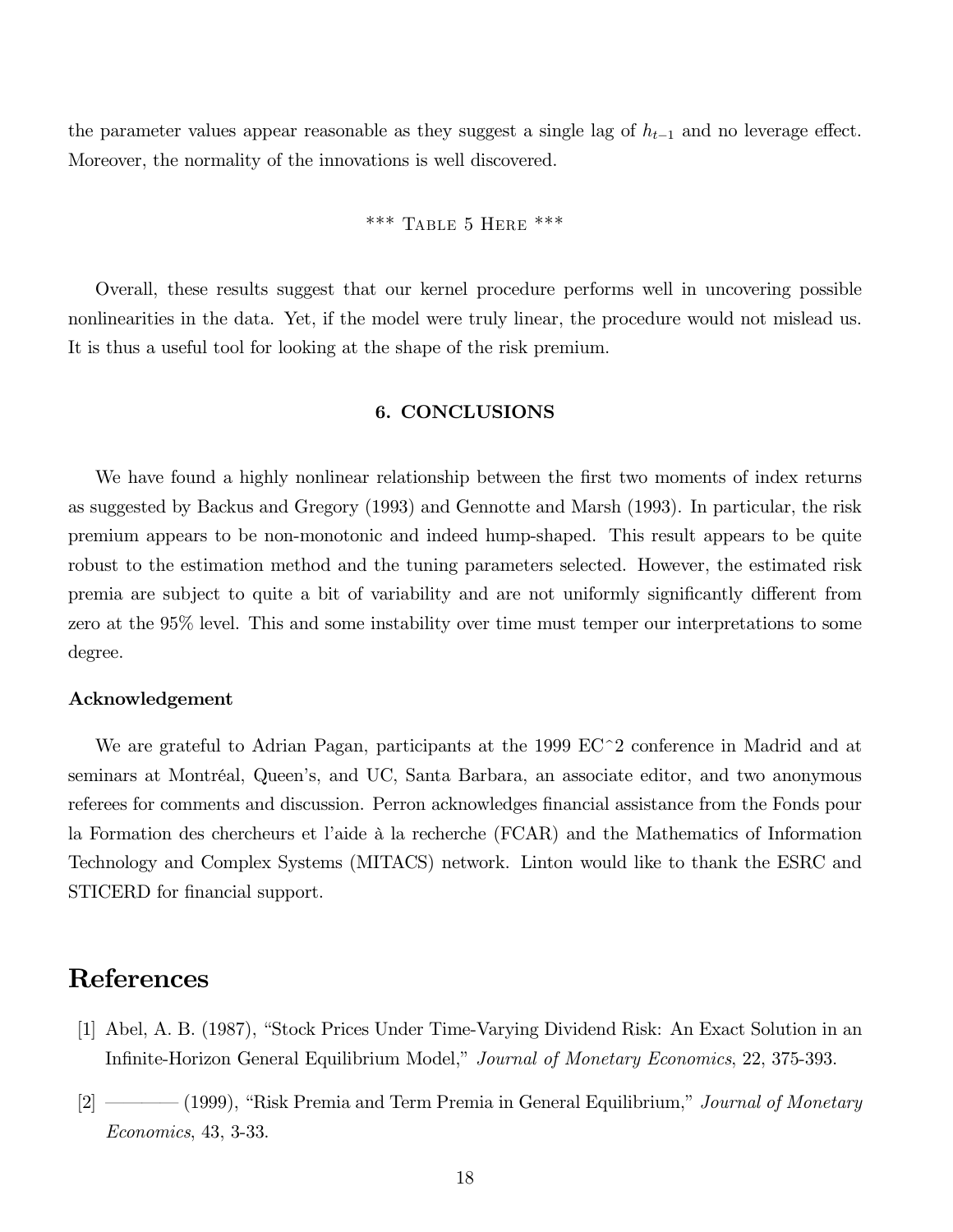- [3] Audrino, F., and Bühlmann, P. (2001), "Tree-structured GARCH models," Journal of The Royal  $Statistical Society, 63, 727-744.$
- [4] Backus, D. K., and Gregory, A. W. (1993), "Theoretical Relations Between Risk Premiums and Conditional Variances," Journal of Business and Economic Statistics, 11, 177-185.
- [5] Backus, D. K., Gregory, A. W., and Zin, S. E. (1989), "Risk Premiums in the Term Structure: Evidence from Artificial Economies," Journal of Monetary Economics, 24, 371-399.
- [6] Black, F. (1976), "Studies in Stock Price Volatility Changes," Proceedings of the 1976 Business and Economic Statistics Section, American Statistical Association.
- [7] Bollerslev, T. (1986), "Generalized Autoregressive Conditional Heteroskedasticity," *Journal of*  $Econometrics, 31, 307-327.$
- [8] Bollerslev, T., Chou, R. Y., and Kroner, K. F. (1992), "ARCH Modelling in Finance," *Journal* of Econometrics,  $52, 5-59$ .
- [9] Bollerslev, T., Engle, R. F., and Nelson, D. B.  $(1994)$ , "ARCH Models," in *Handbook of Econo* $metrics, volume IV, eds. R. F. Engle and D. L. McFadden, Elsevier Science, 2959-3038.$
- [10] Bollerslev, T. and Wooldridge, J. M. (1992). "Quasi-Maximum Likelihood Estimation and Inference in Dynamic Models With Time Varying Covariances," *Econometric Reviews*, 11, 143-172.
- [11] Boudoukh, J., Richardson, M. and Whitelaw, R. F. (1997), "Nonlineairties in the Relation Between the Equity Premium and the Term Structure," Management Science, 43, 371-385.
- [12] Braun, P. A., Nelson, D. B., and Sunier, A. M.  $(1995)$ , "Good News, Bad News, Volatility and Betas," Journal of Finance,  $50, 1575$ -1604.
- [13] Breiman, L. and Friedman, J. H.  $(1985)$ , "Estimating Optimal Transformations for Multiple Regression and Correlation," Journal of the American Statistical Association, 80, 580-598.
- [14] Carrasco, M. and Chen, X. (2002), "Mixing and Moment Properties of Various GARCH and Stochastic Volatility Models," *Econometric Theory*, 18, 17-39.
- [15] Cox, J., Ingersoll, J., and Ross, S. (1985), "An Intertemporal General Equilibrium Model of Asset Prices," *Econometrica*, 53, 363-384.
- [16] Davidson, R. and Flachaire, E. (2001): "The Wild Bootstrap, Tamed at Last", Unpublished manuscript, Queen's University at Kingston.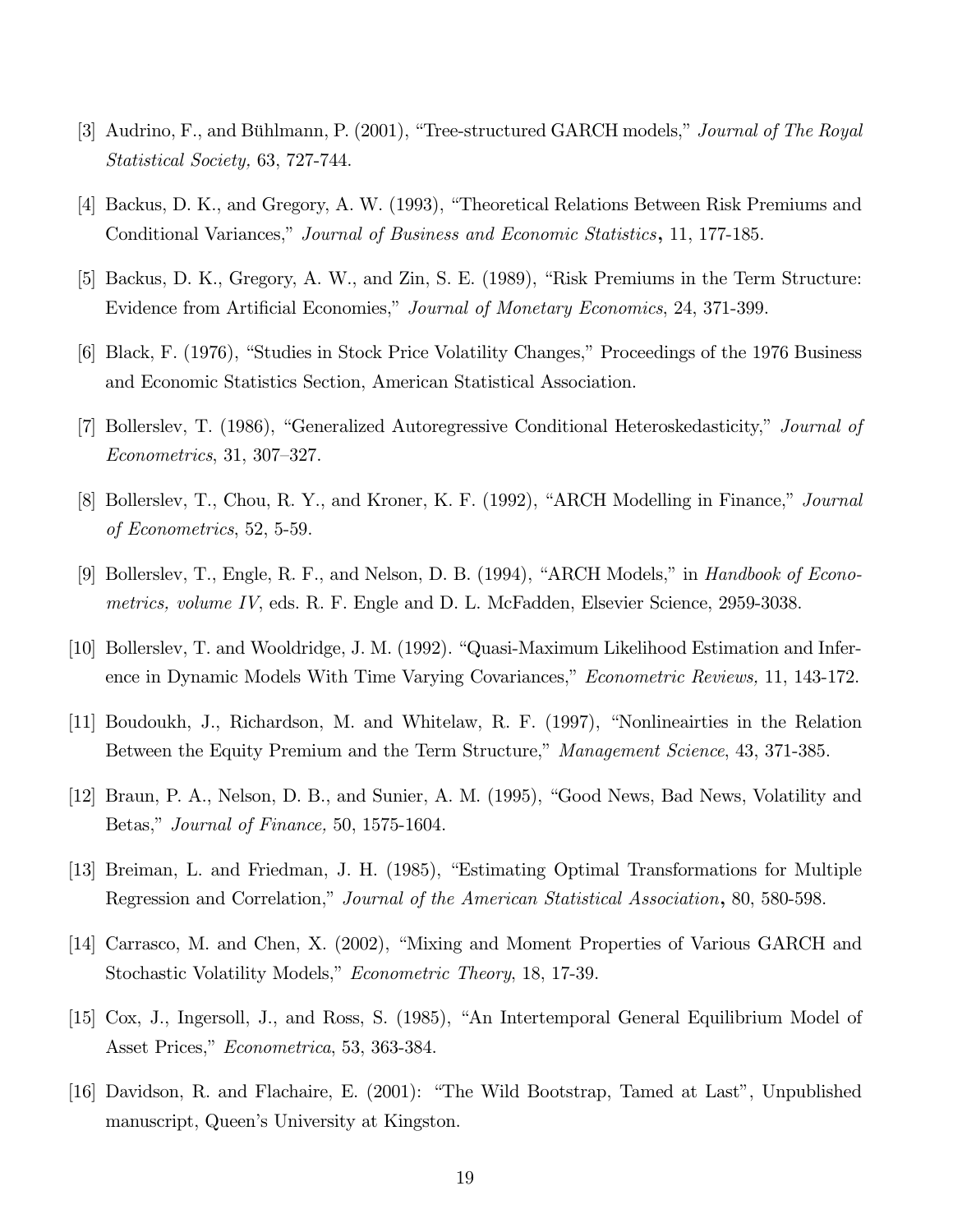- [17] Dominitz, J., and Sherman R. (2001). "Convergence Theory for Stochastic Iterative Procedures With an Application to Semiparametric Estimation," Unpublished manuscript, California Institute of Technology.
- [18] Engle, R. F. (1982), "Autoregressive Conditional Heteroskedasticity With Estimates of the Variance of U.K. Inflation," Econometrica, 50, 987-1008.
- [19] Engle, R. F., Lilien, D. M., and Robins, R. P. (1987), "Estimating Time Varying Risk Premia in the Term Structure: The ARCH-M Model," *Econometrica*, 55, 391-407.
- [20] Engle, R. F., and Gonzalez-Rivera, G. (1991), "Semiparametric ARCH Models," Journal of Business and Economic Statistics, 9, 345-359.
- [21] French, K. R., Schwert, G. W., and Stambaugh, R. B. (1987), "Expected Stock Returns and Volatility," *Journal of Financial Economics*, 19, 3-29.
- [22] Gallant, A. R. (1981), "On the Bias in Flexible Functional Forms and an Essentially Unbiased Form: The Fourier Flexible Form," Journal of Econometrics, 15, 211-245.
- [23] Gennotte, G., and Marsh, T. (1993), "Valuations in Economic Uncertainty and Risk Premiums on Capital Assets," European Economic Review, 37, 1021-1041.
- [24] Glosten, L. R., Jagannathan, R., and Runkle, D. E.  $(1993)$ , "On the Relation Between the Expected Value and the Volatility of the Nominal Excess Returns on Stocks," Journal of Finance, 48, 1779-1801.
- [25] Gonzalez-Rivera, G., and Drost, F. C. (1999), "Efficiency Comparisons of Maximum-Likelihood Based Estimators in GARCH Models," *Journal of Econometrics*, 93, 93-111.
- [26] Hamilton, J. D. (1994), *Time Series Analysis*, Princeton University Press.
- [27] Härdle, W. (1990), *Applied Nonparametric Regression*, Cambridge University Press.
- [28] Härdle, W., and Linton, O. (1994), "Applied Nonparametric Methods," in *Handbook of Econo* $metrics, volume IV, eds. R. F. Engle and D. L. McFadden, Elsevier Science, 2295-2339.$
- [29] Hastie, T., and Tibshirani, R. (1990), *Generalized Additive Models*, Chapman and Hall.
- [30] Lintner, J. (1965), "The Valuation of Risky Assets and the Selection of Risky Investment in Stock Portfolios and Capital Budgets," *Review of Economics and Statistics*, 47, 13-37.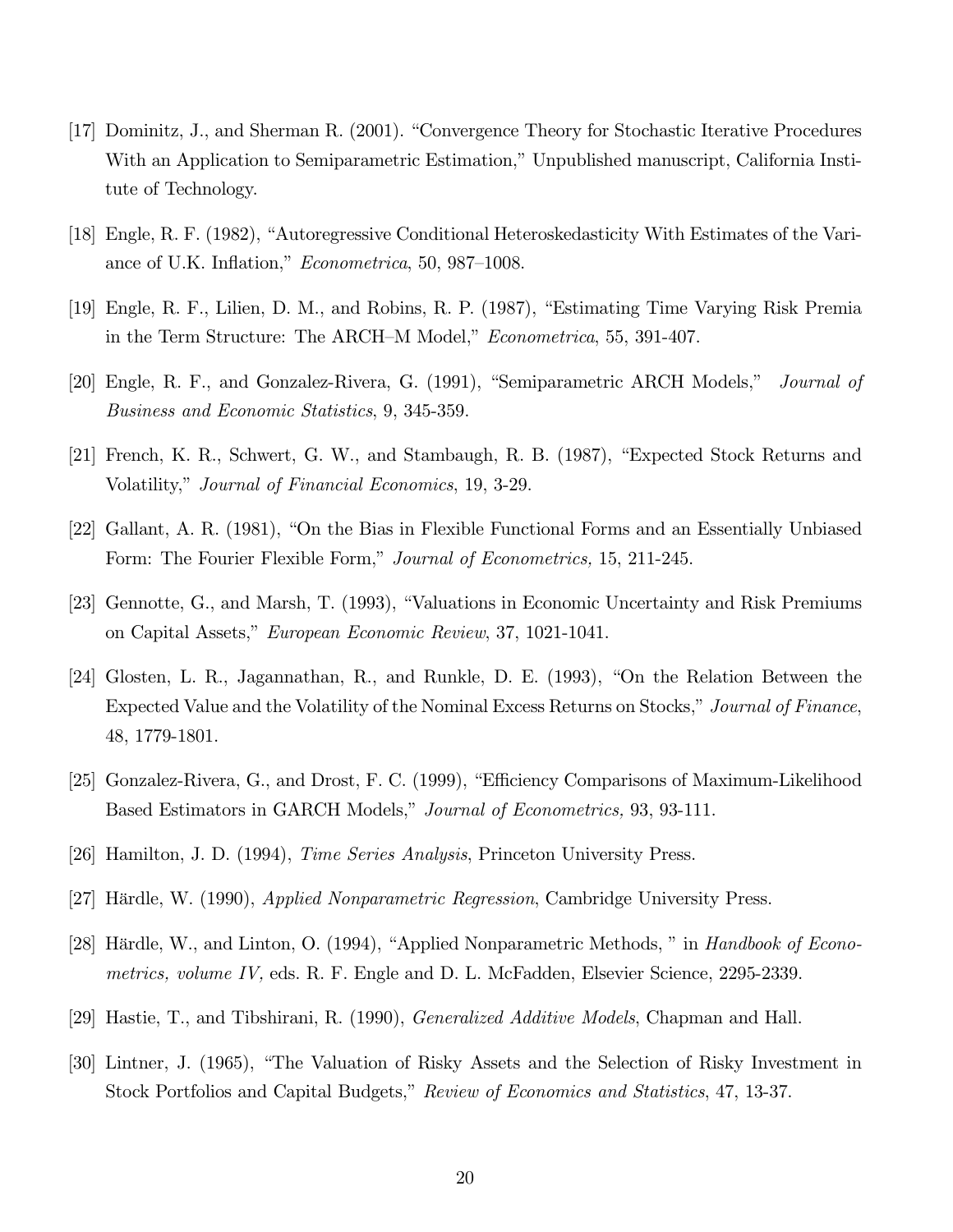- [31] Lee, S., and Hansen, B. (1994), "Asymptotic Theory for the  $GARCH(1,1)$  Quasi-Maximum Likelihood Estimator," *Econometric Theory*, 10, 29-52.
- [32] Lumsdaine, R. L. (1996), "Consistency and Asymptotic Normality of the Quasi-Maximum Likelihood Estimator in  $IGARCH(1,1)$  and Covariance Stationary  $GARCH(1,1)$  Models,"  $Econo$ metrica,  $64, 575-596.$
- [33] Mammen, E., Linton, O., and Nielsen, J. P. (1999), "The Existence and Asymptotic Properties of a Backfitting Projection Algorithm Under Weak Conditions," The Annals of Statistics, 27, 1443-1490.
- [34] Merton, R. C. (1973), "An Intertemporal Capital Asset Pricing Model," *Econometrica*, 41, 867-887.
- [35] Nelson, D. B. (1990), "Stationarity and Persistence in the  $GARCH(1,1)$  Model," *Econometric*  $Theory, 6, 318-334.$
- $[36]$   $[36]$  (1991), "Conditional Heteroscedasticity in Asset Returns: A New Approach," *Econo*metrica, Vol. 59, 347-370.
- [37] Newey, W. K., and Steigerwald, D. G. (1997), "Asymptotic Bias for Quasi-Maximum Likelihood Estimators in Conditional Heteroskedasticity Models," *Econometrica*, 65, 587-599.
- [38] Opsomer, J. D., and Ruppert, D. (1997), "Fitting a Bivariate Additive Model by Local Polynomial Regression," The Annals of Statistics,  $25, 186 - 211$ .
- [39] Pagan, A. R., and Hong, Y. S. (1990), "Non-parametric Estimation and the Risk Premium," In Nonparametric and Semiparametric Methods in Econometrics and Statistics: Proceedings of the Fifth International Symposium in Economic Theory and Econometrics, eds. W. A. Barnett, J. Powell, and G. Tauchen, Cambridge University Press, 51-75.
- [40] Pagan, A. R., and Ullah, A. (1999), *Nonparametric Econometrics*, Cambridge University Press.
- [41] Perron, B. (in press), "Semi-parametric Weak Instrument Regressions with an Application to the Risk-Return Trade-off," Review of Economics and Statistics.
- GA\$H FFF@ <0==1>+ T  .2   - Variance," Unpublished manuscript, Université de Montréal.
- [43] Powell, J. (1994), "Estimation of Semiparametric Models," in Handbook of Econometrics, volume  $IV$ , eds. R. F. Engle and D. L. McFadden, Elsevier Science, 2443-2521.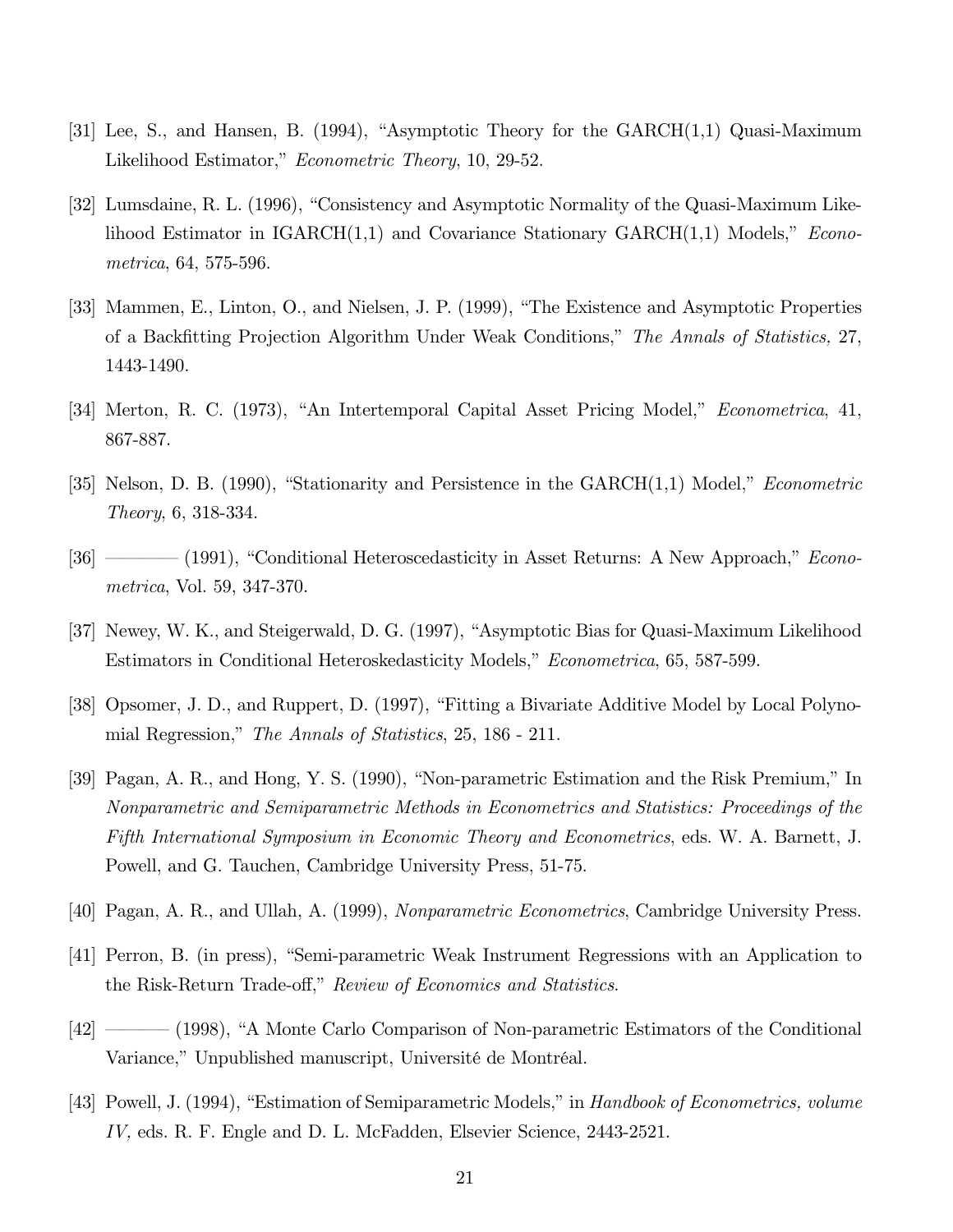- [44] Robinson, P. M. (1983), "Nonparametric Estimators for Time Series." Journal of Time Series Analysis,  $4, 185-207$ .
- $[45]$  ———— (1988), "Root-N-Consistent Semiparametric Regression." *Econometrica*, 56, 931-954.
- [46] Scruggs, J. T. (1998), "Resolving the Puzzling Intertemporal Relation between the Market Risk Premium and Conditional Market Variance: A Two-Factor Approach," Journal of Finance, 53, 575-603.
- [47] Schwert, G. W. (1989), "Why Does Stock Market Volatility Change Over Time?" *Journal of* Finance,  $44, 1115 - 1153$ .
- [48] Sharpe, W. (1964), "Capital Asset Prices: A Theory of Market Equilibrium Under Conditions of Risk," Journal of Finance,  $19, 567-575$ .
- [49] Tadikamalla, P. R. (1980), "Random Sampling from the Exponential Power Distribution," Journal of the American Statistical Association, 75, 683-686.
- [50] Veronesi, P. (2001), "How Does Information Quality Affect Stock Returns?" Journal of Finance, 55, 807-837.
- [51] Weiss, A. (1986), "Asymptotic Theory for ARCH models: Estimation and Testing," *Econometric*  $Theory, 2, 107-131.$
- [52] Whistler, D. (1988), "Semiparametric ARCH Estimation of Intra-Daily Exchange Rate Volatility," unpublished manuscript.
- [53] Whitelaw, R. F. (2000), "Stock Market Risk and Return: An Equilibrium Approach," Review of Financial Studies,  $13, 521-547$ .
- [54] Wooldridge, J. M. (1994): "Estimation and Inference for Dependent Processes," in Handbook of Econometrics, volume IV, eds. R. F. Engle and D. L. McFadden, Elsevier Science, 2659-2738.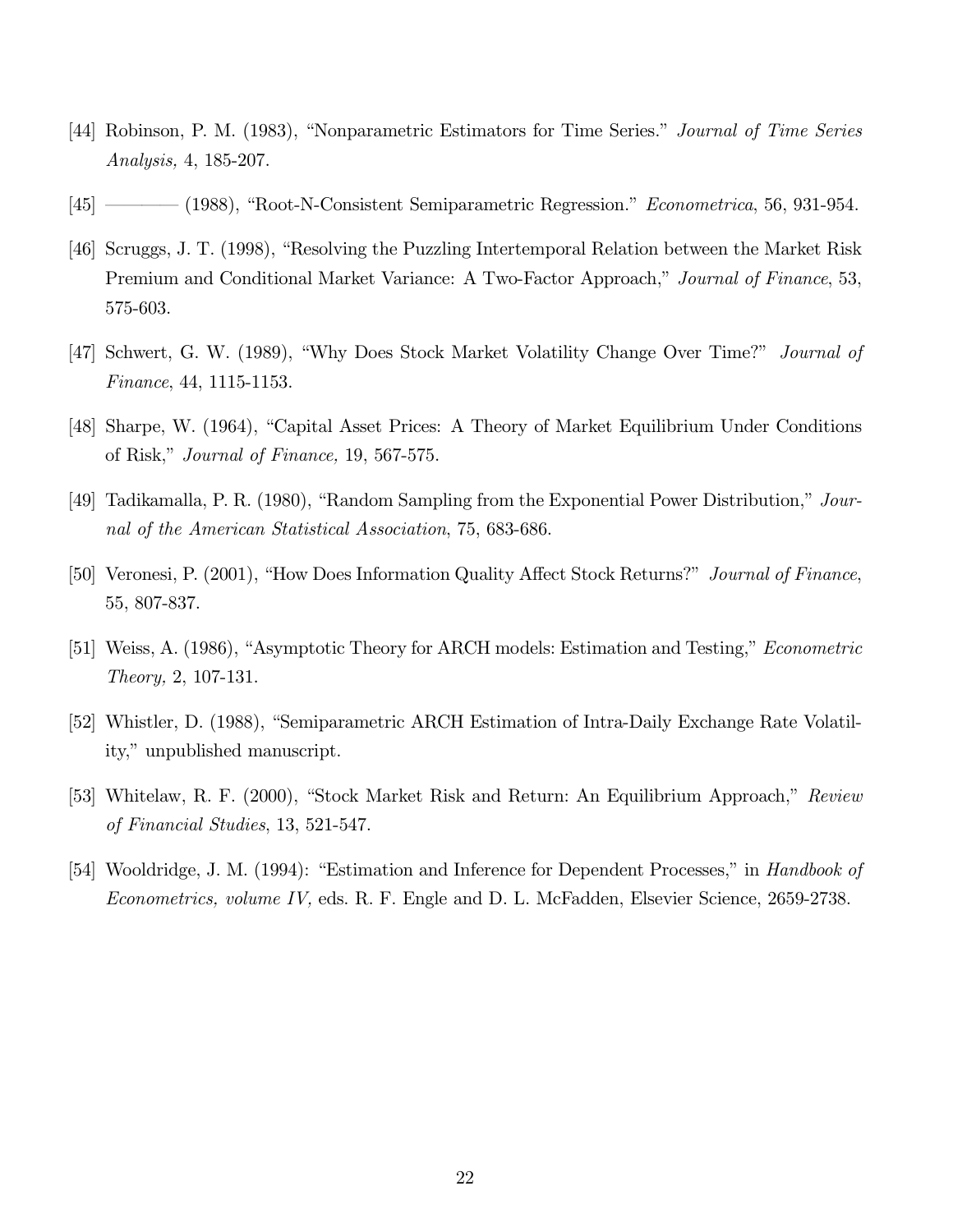# Tables and Figures

|                         | Full sample | 1926:1-1961:12 1962:1-2001:12 |           |  |  |
|-------------------------|-------------|-------------------------------|-----------|--|--|
| Mean $(\times 100)$     | 0.4987      | 0.6686                        | 0.3457    |  |  |
| Variance $(\times 100)$ | 0.3031      | 0.4132                        | 0.2043    |  |  |
| <b>Skewness</b>         | $-0.5037$   | $-0.4224$                     | $-0.7422$ |  |  |
| Excess Kurtosis         | 6.8015      | 3.5760                        | 2.8460    |  |  |

Table 1. Raw Data by  $\operatorname{Sub}$  Period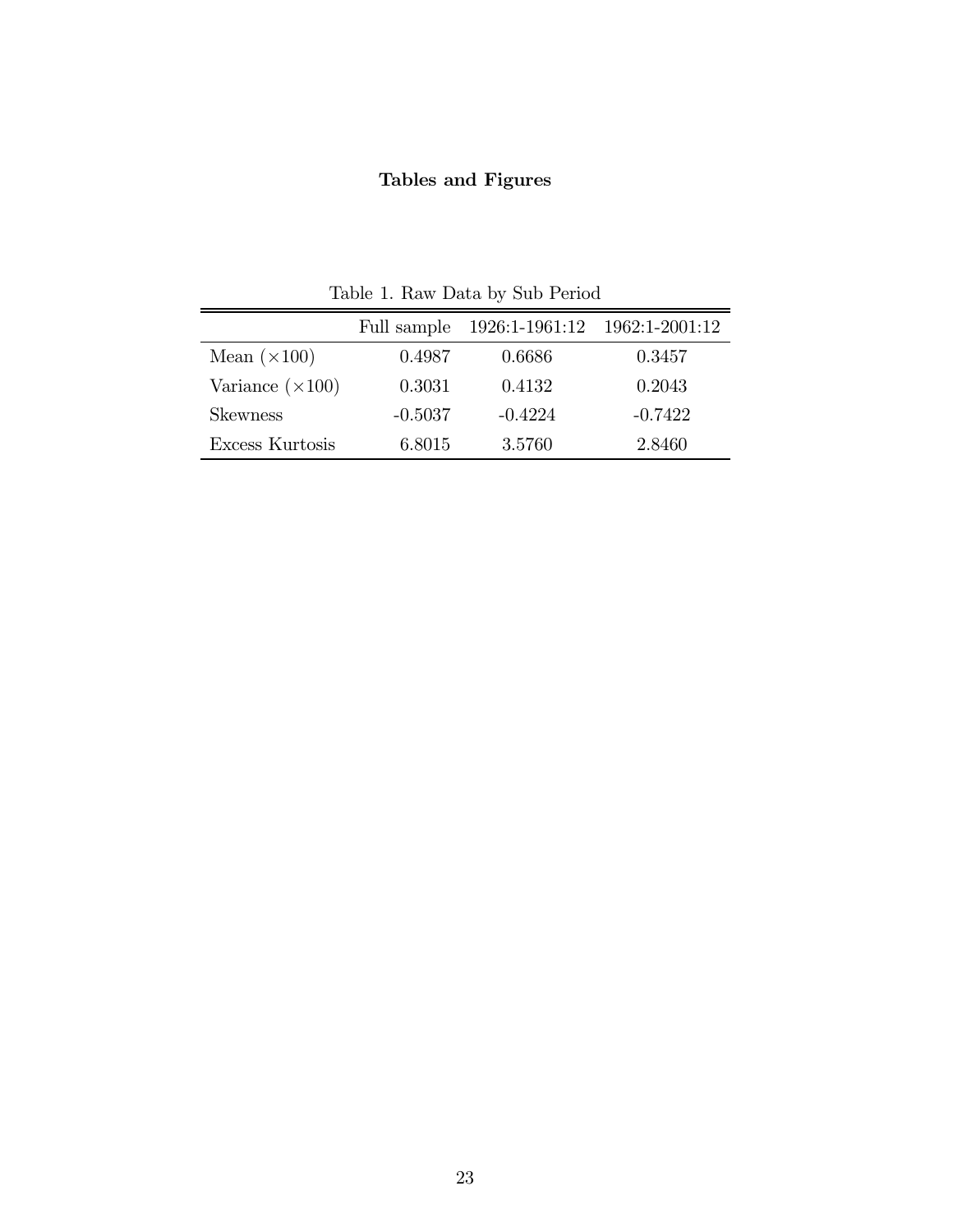Table 2. Full Sample Estimates

| $r_t - r_t^f = \mu_t + \sigma_t \varepsilon_t$                                                                        |                                 |                                 |                                 |                                 |                     |  |  |
|-----------------------------------------------------------------------------------------------------------------------|---------------------------------|---------------------------------|---------------------------------|---------------------------------|---------------------|--|--|
| $h_t = \ln(\sigma_t^2) = a + b_1 h_{t-1} + b_2 h_{t-2} + c_1 ( \varepsilon_{t-1}  - E  \varepsilon_{t-1}  - d_{t-1})$ |                                 |                                 |                                 |                                 |                     |  |  |
| Fourier: $\mu_t = \gamma_0 + \gamma_1 h_t^* + \psi_1 \sin(h_t^*) + \varphi_1 \cos(h_t^*)$                             |                                 |                                 |                                 |                                 |                     |  |  |
| $\varepsilon_t \sim GED(\nu)$ or $N(0,1)$                                                                             |                                 |                                 |                                 |                                 |                     |  |  |
| Kernel-GED<br>Fourier-QMLE<br>Kernel-QMLE Fourier-GED<br>EGARCH-M                                                     |                                 |                                 |                                 |                                 |                     |  |  |
| $\boldsymbol{a}$                                                                                                      | $-0.311$<br>$(0.112)$ $(0.209)$ | $-0.222$<br>$(0.089)$ $(0.196)$ | $-0.407$<br>$(0.085)$ $(0.177)$ | $-0.399$<br>$(0.136)$ $(0.163)$ | $-0.340$<br>(0.109) |  |  |
| $b_1$                                                                                                                 | 0.780<br>$(0.333)$ $(0.417)$    | 0.978<br>$(0.097)$ $(0.432)$    | 0.452<br>$(0.150)$ $(0.146)$    | 0.379<br>$(0.181)$ $(0.116)$    | 0.353<br>(0.138)    |  |  |
| b <sub>2</sub>                                                                                                        | 0.169<br>$(0.325)$ $(0.402)$    | $-0.015$<br>$(0.086)$ $(0.419)$ | 0.484<br>(0.154)<br>(0.147)     | 0.555<br>$(0.179)$ $(0.117)$    | 0.593<br>(0.136)    |  |  |
| $c_1$                                                                                                                 | 0.293<br>$(0.091)$ $(0.088)$    | 0.260<br>$(0.053)$ $(0.099)$    | 0.241<br>(0.117)<br>(0.029)     | 0.254<br>$(0.039)$ $(0.053)$    | 0.267<br>(0.048)    |  |  |
| $\overline{d}$                                                                                                        | $-0.142$<br>(0.222)<br>(0.122)  | $-0.080$<br>$(0.122)$ $(0.211)$ | $-0.763$<br>(0.131)<br>(0.355)  | $-0.721$<br>(0190)<br>(0.175)   | $-0.536$<br>(0.182) |  |  |
| $\nu$                                                                                                                 | 1.444<br>$(0.078)$ $(0.121)$    |                                 | 1.425<br>(0.088)<br>(0.192)     |                                 | 1.419<br>(0.844)    |  |  |
| $\gamma_0$                                                                                                            |                                 |                                 | $-0.370$<br>(0.022)<br>(0.157)  | $-0.363$<br>$(0.131)$ $(0.102)$ | $-0.003$<br>(0.003) |  |  |
| $\gamma_1$                                                                                                            |                                 |                                 | 0.117<br>(0.006)<br>(0.054)     | 0.115<br>$(0.039)$ $(0.034)$    | 0.002<br>(0.000)    |  |  |
| $\psi_1$                                                                                                              |                                 |                                 | 0.137<br>(0.009)<br>(0.050)     | 0.133<br>$(0.047)$ $(0.036)$    |                     |  |  |
| $\varphi_1$                                                                                                           |                                 |                                 | $-0.009$<br>(0.010)<br>(0.021)  | $-0.007$<br>$(0.014)$ $(0.024)$ |                     |  |  |
| Bandwidth constant                                                                                                    | 0.9                             | 0.9                             |                                 |                                 |                     |  |  |
| Likelihood                                                                                                            | 1502.3                          | 1489.5                          | 1510.8                          | 1493.5                          | 1507.2              |  |  |
| Linearity test<br>$H_0: \psi_i = \varphi_i = 0, i > 1$<br>$(p-value)$                                                 |                                 |                                 | 7.369<br>(0.025)                | 8.956<br>(0.011)                |                     |  |  |

Note: The numbers in parentheses are analytical and wild bootstrap standard errors respectively. For the GED, the analytical standard errors are from the outer-product of gradient  $(OPG)$ , while for the QMLE, the analytical standard errors are those of Bollerslev and Wooldridge (1992).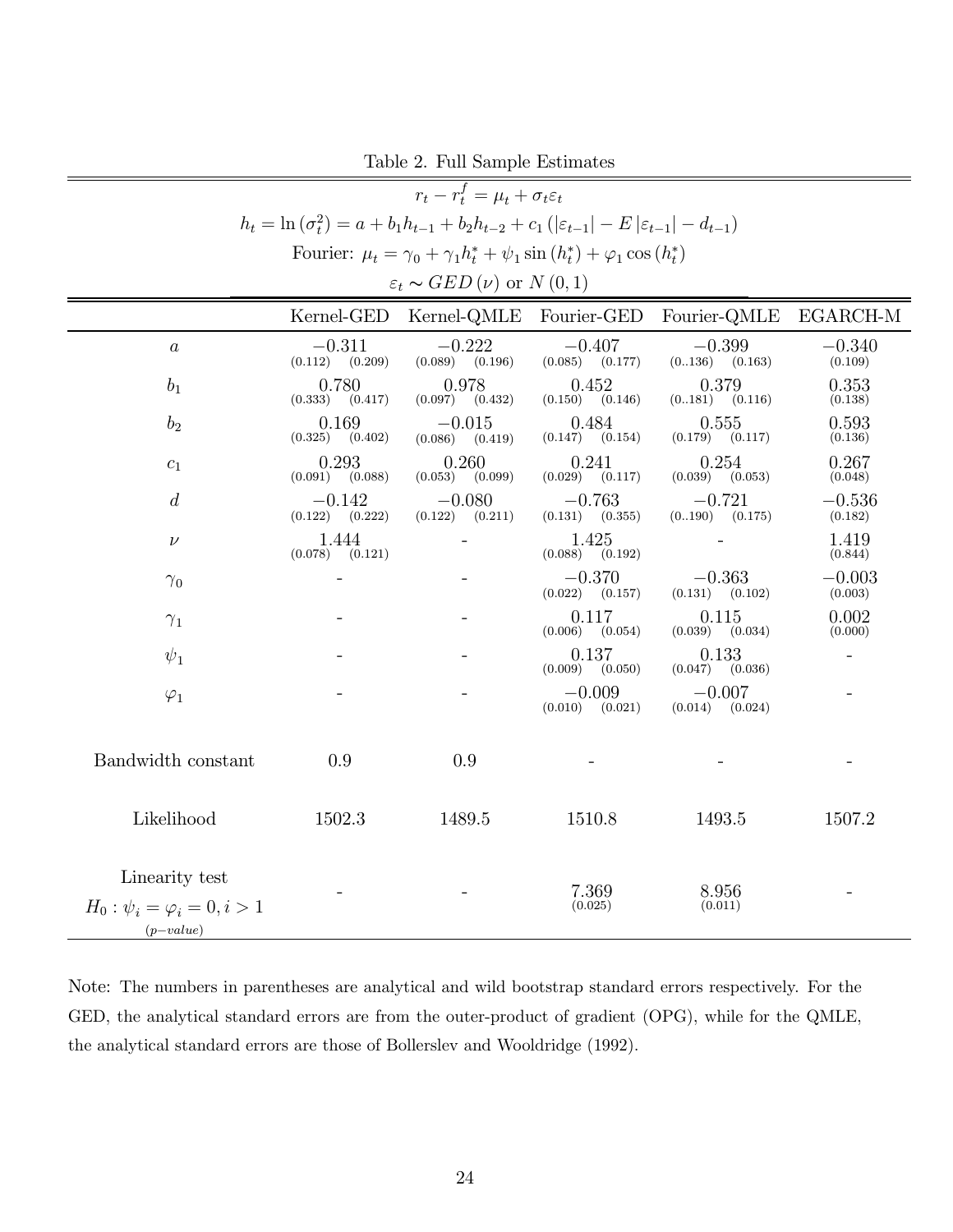|                    | 1926-1961                       | 1962-2001                                           |
|--------------------|---------------------------------|-----------------------------------------------------|
| $\boldsymbol{a}$   | $-0.135$<br>$(0.088)$ $(0.216)$ | $-0.754$<br>$(0.473)$ $(0.718)$                     |
| $b_1$              | 1.137<br>$(0.468)$ $(0.465)$    | 0.469<br>$(0.334)$ $(0.488)$                        |
| b <sub>2</sub>     | $-0.159$<br>$(0.460)$ $(0.454)$ | 0.411<br>$(0.333)$ $(0.467)$                        |
| $c_1$              | 0.223                           | 0.341<br>$(0.118)$ $(0.116)$ $(0.137)$ $(0.108)$    |
| $\overline{d}$     | $-0.098$                        | $-0.244$<br>$(0.165)$ $(0.779)$ $(0.229)$ $(0.476)$ |
| $\nu$              | 1.444                           | 1.487<br>$(0.125)$ $(0.177)$ $(0.107)$ $(0.194)$    |
| Bandwidth constant | 0.7                             | 2.5                                                 |
| Likelihood         | 680.7                           | 829.9                                               |

Table 3. Sub-period Estimates

Note: See table 2.

Table 4. Data Generating Processes Used for the Simulation Experiments Experiment 1: Linear mean, EGARCH conditional variance, and GED errors  $\mu_t = -0.003 - 0.002h_t$  $h_t = -0.340 + 0.353h_{t-1} + 0.593h_{t-2} + 0.267(|\varepsilon_{t-1}| - E|\varepsilon_{t-1}| - 0.536\varepsilon_{t-1})$  $\varepsilon_t \sim GED(1.419)$ Experiment 2: Fourier mean, EGARCH conditional variance, and GED errors  $\mu_t = -0.370 + 0.117h_t^* + 0.137\sin(h_t^*) - 0.009\cos(h_t^*)$  $h_t = -0.407 + 0.452h_{t-1} + 0.484h_{t-2} + 0.241(|\varepsilon_{t-1}| - E|\varepsilon_{t-1}| - 0.763\varepsilon_{t-1})$  $\varepsilon_t \sim GED(1.425)$ Experiment 3: Linear mean, GARCH conditional variance, and normal errors  $\mu_t = 0.013 + 0.001 h_t$  $\sigma_t^2 = 7.402 \times 10^{-5} + 0.867 \sigma_{t-1}^2 + 0.109 u_{t-1}^2$  $\varepsilon_t \sim N(0,1)$ Experiment 4: Fourier mean, GARCH conditional variance, and normal errors  $\mu_t = -0.229 + 0.073h_t^* + 0.082\sin(h_t^*) - 0.006\cos(h_t^*)$  $\sigma_t^2 = 7.163 \times 10^{-5} + 0.867 \sigma_{t-1}^2 + 0.117 u_{t-1}^2$  $\varepsilon_t \thicksim N\left(0,1\right)$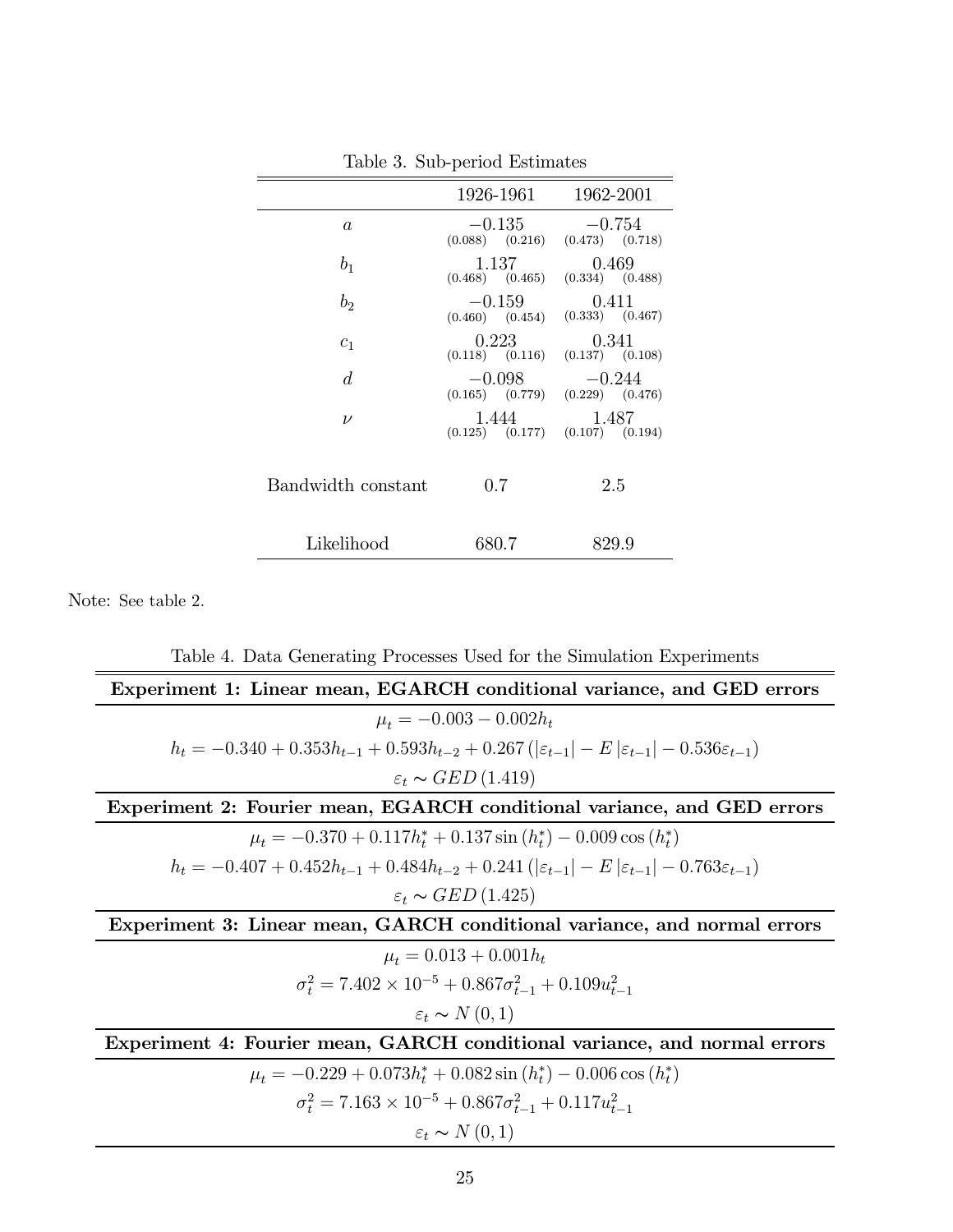|                  | Exp. 1            | Exp. 2            | Exp. 3            | Exp. 4            |
|------------------|-------------------|-------------------|-------------------|-------------------|
| $\boldsymbol{a}$ | $-0.340$          | $-0.382$          | $-0.273$          | $-0.181$          |
|                  | $(-0.489,-0.267)$ | $(-0.598,-0.242)$ | $(-0.417,-0.146)$ | $(-0.326,-0.086)$ |
| b <sub>1</sub>   | 0.375             | 0.715             | 0.890             | 0.978             |
|                  | (0.352, 0.766)    | (0.415, 1.155)    | (0.423, 1.351)    | (0.596, 1.391)    |
| $b_2$            | 0.545             | 0.190             | 0.045             | $-0.027$          |
|                  | (0.148, 0.593)    | (0.219, 0.494)    | $(-0.402, 0.498)$ | $(-0.429, 0.348)$ |
| $c_1$            | 0.216             | 0.136             | 0.199             | 0.196             |
|                  | (0.129, 0.267)    | (0.081, 0.199)    | (0.122, 0.267)    | (0.120, 0.237)    |
| $\overline{d}$   | $-0.536$          | $-0.838$          | $-0.029$          | $-0.010$          |
|                  | $(-0.823,-0.444)$ | $(-1.335,-0.531)$ | $(-0.211, 0.123)$ | $(-0.160, 0.137)$ |
| $\nu$            | 1.419             | 1.411             | 1.969             | 1.981             |
|                  | (1.346, 1.460)    | (1.325, 1.506)    | (1.813, 2.136)    | (1.833, 2.143)    |

Table 5. Median Estimated Parameters in Simulation Experiments

Note: Entries are the median of the estimated parameters over the 5000 replications. The entries in parentheses are the 25th and 75th percentile over the 5000 replications respectively.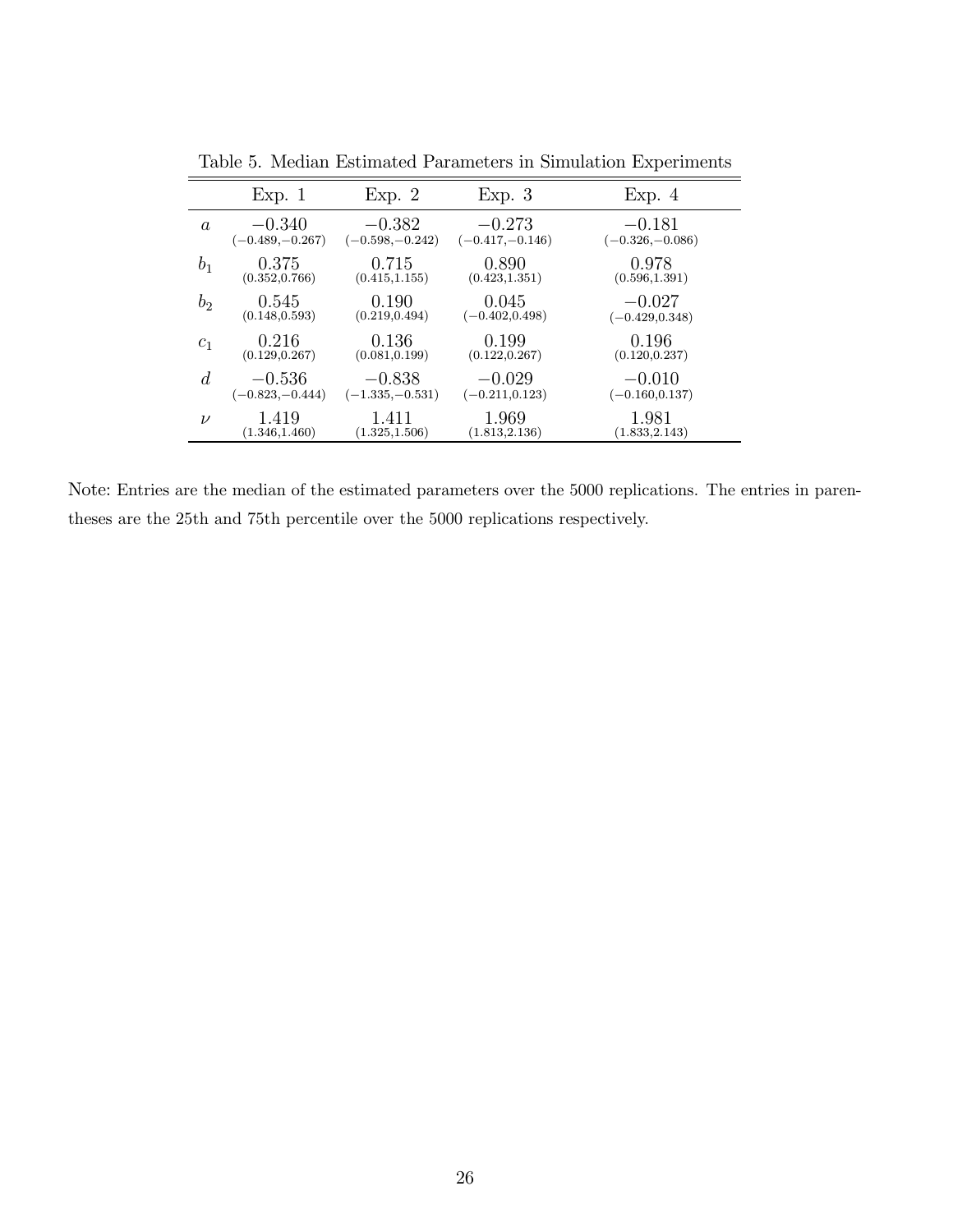#### **Figure captions**

Figure 1. Data. The top panel is a time plot of the continuously compounded returns on the CRSP value-weighted index, 1926-2001. The middle panel is a rolling mean estimate of the risk premium obtained as a moving average using a window width of seven and equal weighting. The bottom panel is a rolling estimate of the standard deviation of the excess returns also using a window width of seven observations and equal weighting.

Figure 2. Empirical Results for the Full Sample. The top left panel is the kernel estimate of the risk premium as a function of the log conditional variance. The solid line represents the point estimate and the dashed lines are the limits of a  $95\%$  confidence interval computed using  $(14)$ . The top right panel is similar but uses the Fourier series estimator. The bottom left panel plots the marginal density of the log conditional variance. Finally, the bottom right panel superposes the point estimates from the kernel and Fourier series. Note that the horizontal scale is the same for all panels and that the vertical scale is the same for all panels except the lower left one.

Figure 3. Time Plots of Kernel-Estimated Risk Premium, Standard Deviation, and Sharpe Ratio. The top and middle panels plot the estimated risk premium and standard deviation over time. The bottom panel plots the estimated Sharpe ratio as the ratio of the estimated risk premium to the estimated standard deviation. The results are in monthly terms and have not been annualized.

Figure 4. Autocorrelation of Standardized Residuals and Their Squares. The top panel plots the autocorrelation function of the standardized residuals obtained from the kernel estimator for the first  $100$  lags along with the asymptotic  $95\%$  confidence bands under independence. The bottom panel plots the same information for the squared standardized residuals.

Figure 5. Subsample Results. The figure provides kernel estimates of the risk premium for the two subsamples along with the 95% confidence bands. The scales are identical to those in figure 2. The top panel provides results for the first subsample, 1926:1-1961:12, while the bottom panel gives the same information for the second subsample,  $1962:1-2001:12$ .

Figure 6. Monte Carlo Results. This figures reports the results on the estimated risk premium from the four simulation experiments. In each panel, the solid line is the true relationship, the longdashed line is the median among the 5000 replications and the short-dashed lines are the 25th and 75th percentile respectively. The scales are the same as those in figures 2 and 5.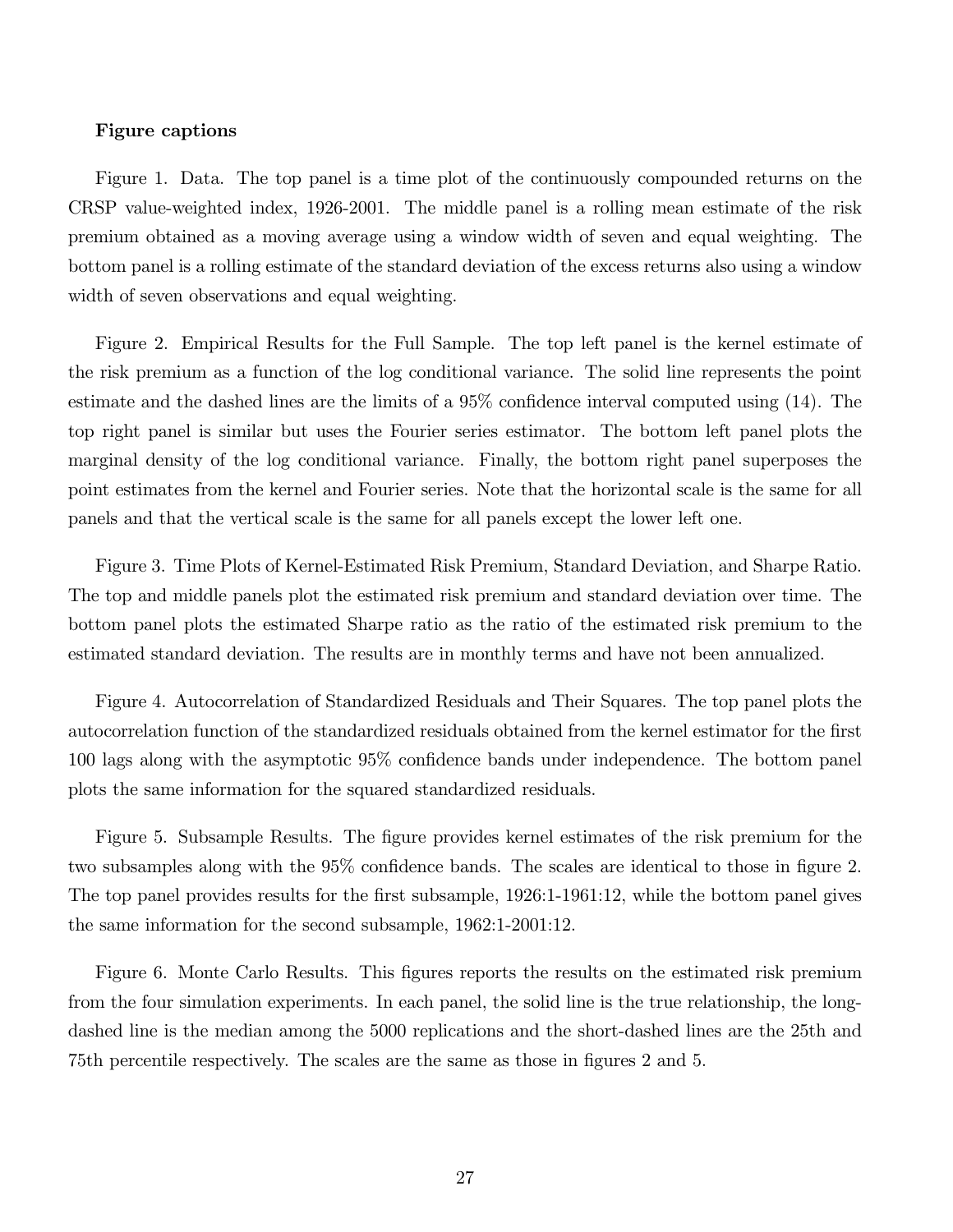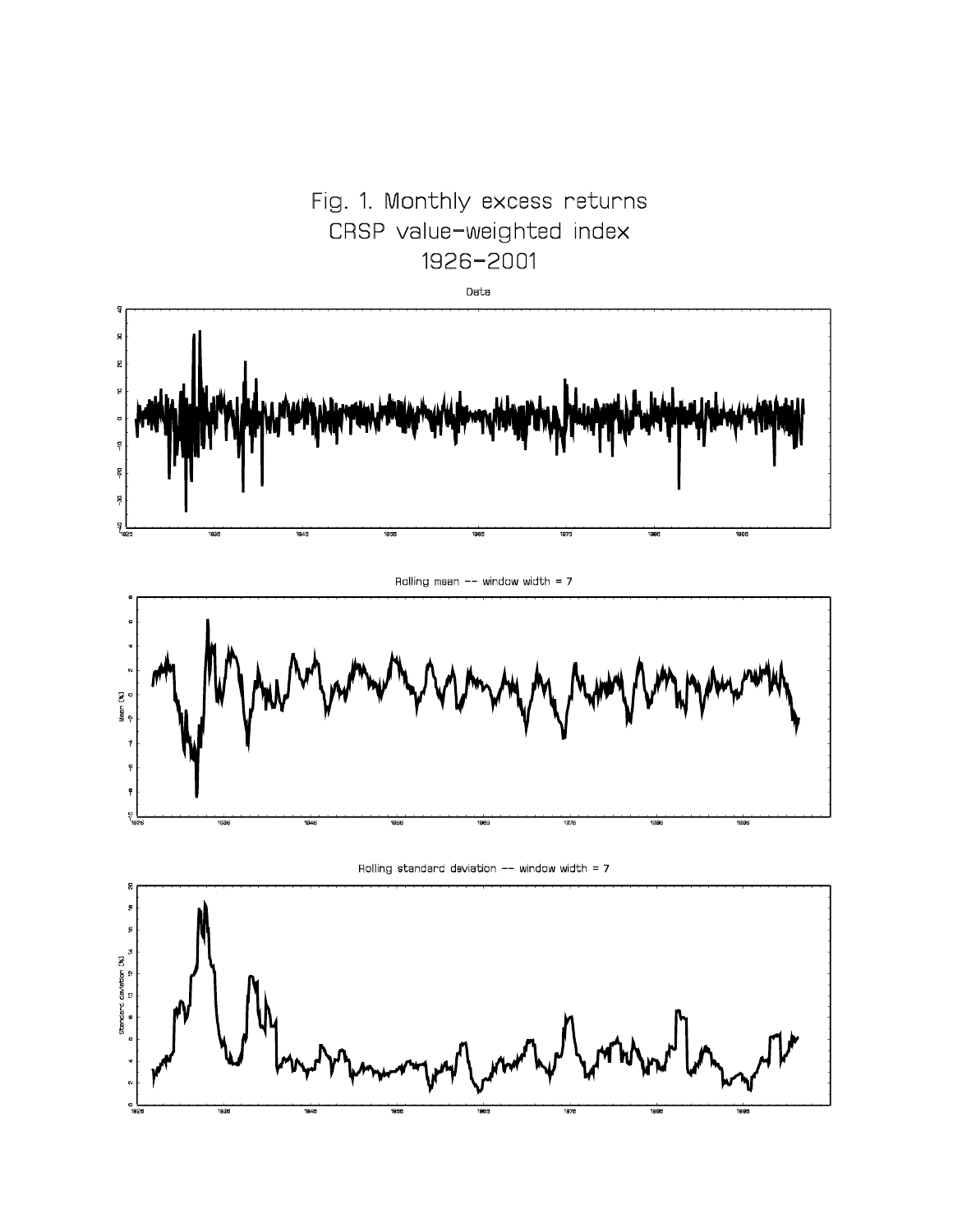

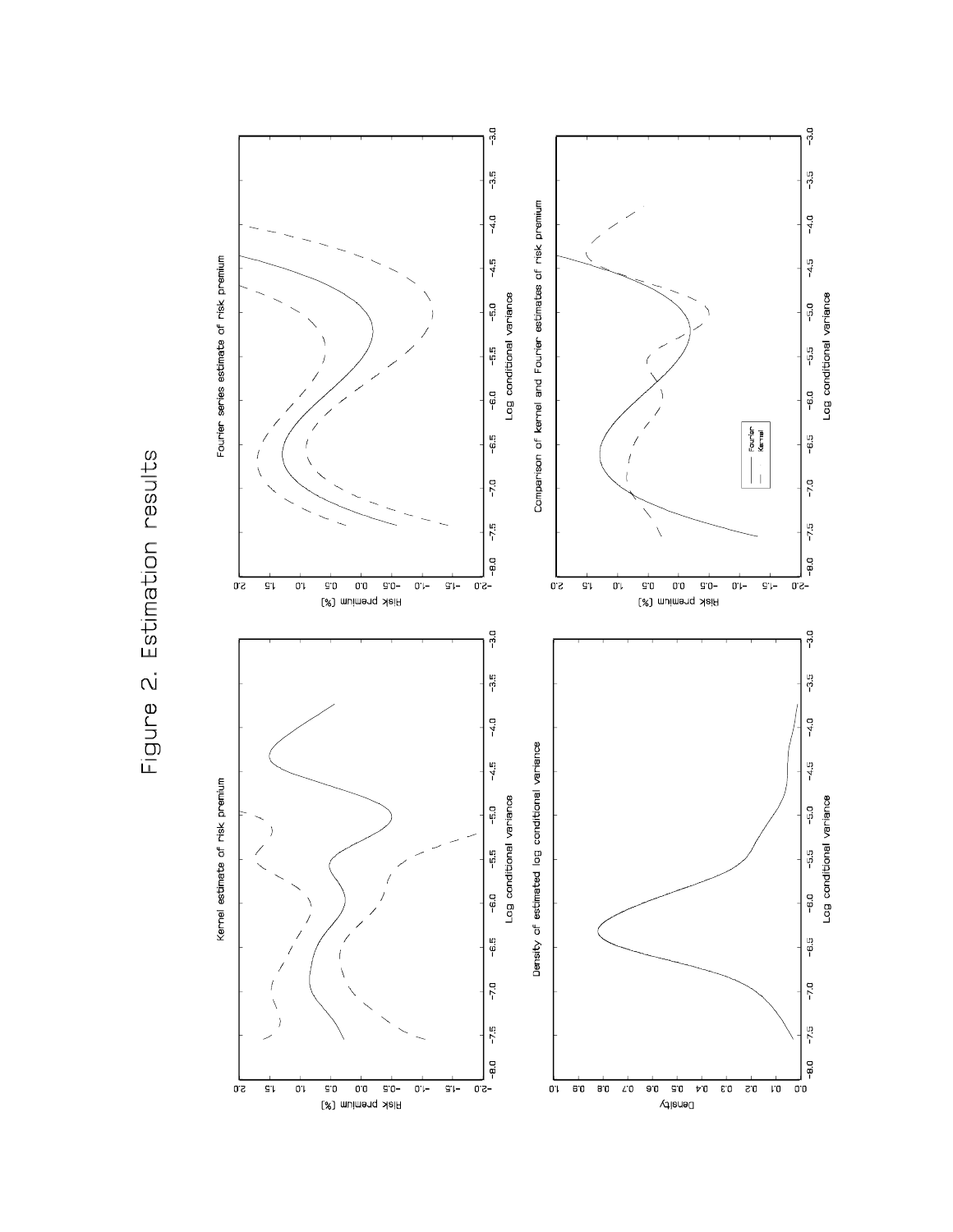

Figure 3. Time plots of estimated quantities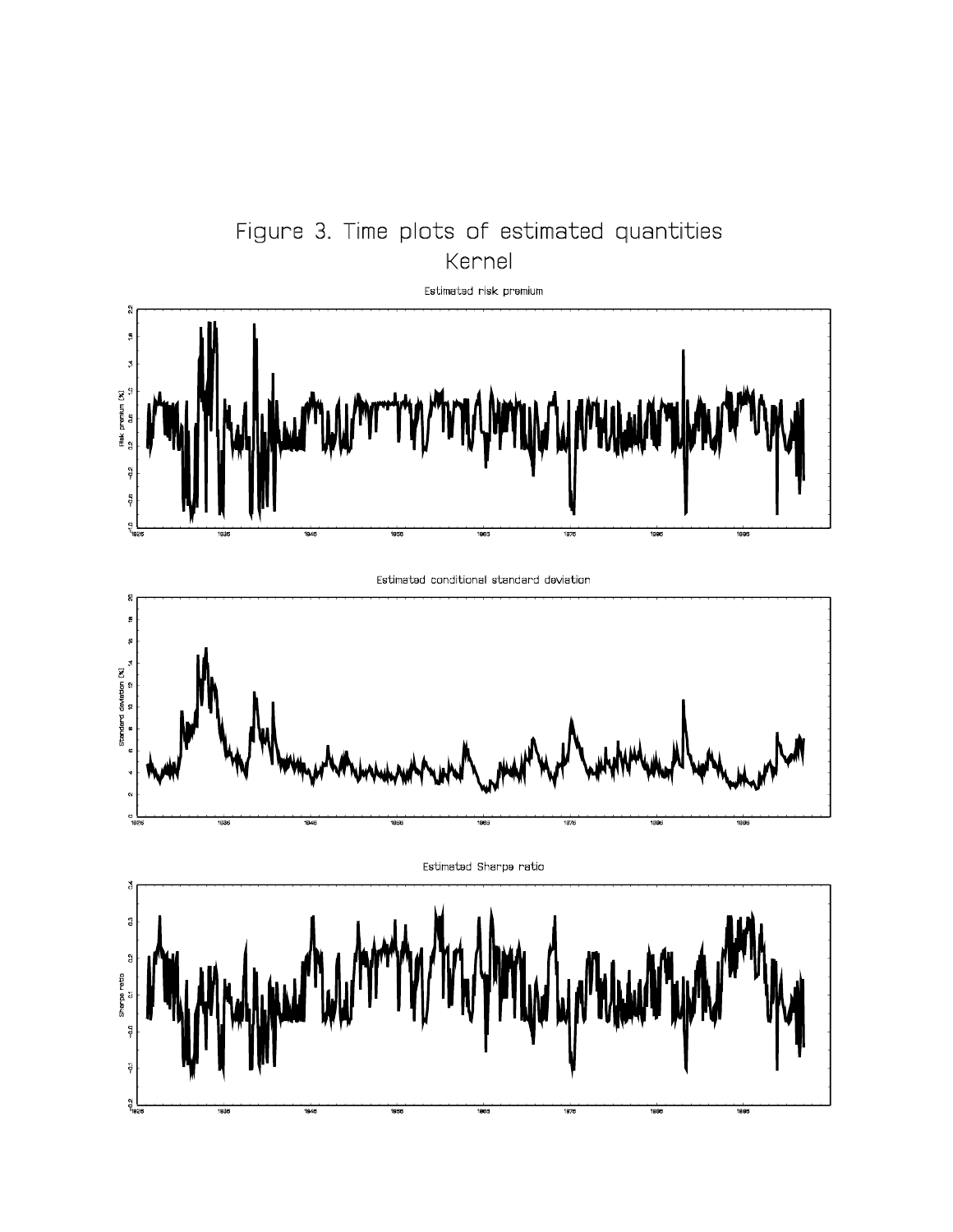

Figure 4. Autocorrelation of standardized residuals and squares Standardized residuals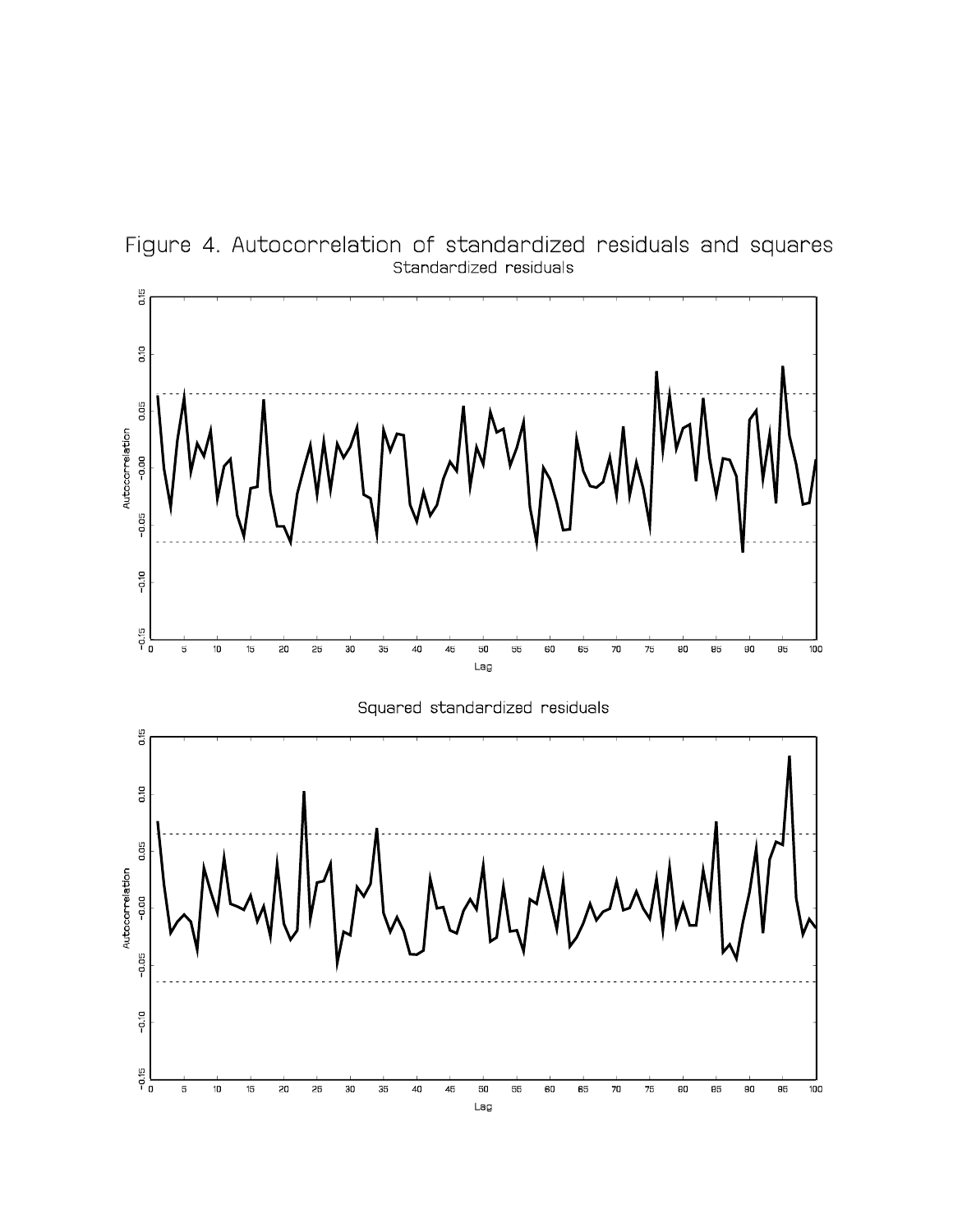